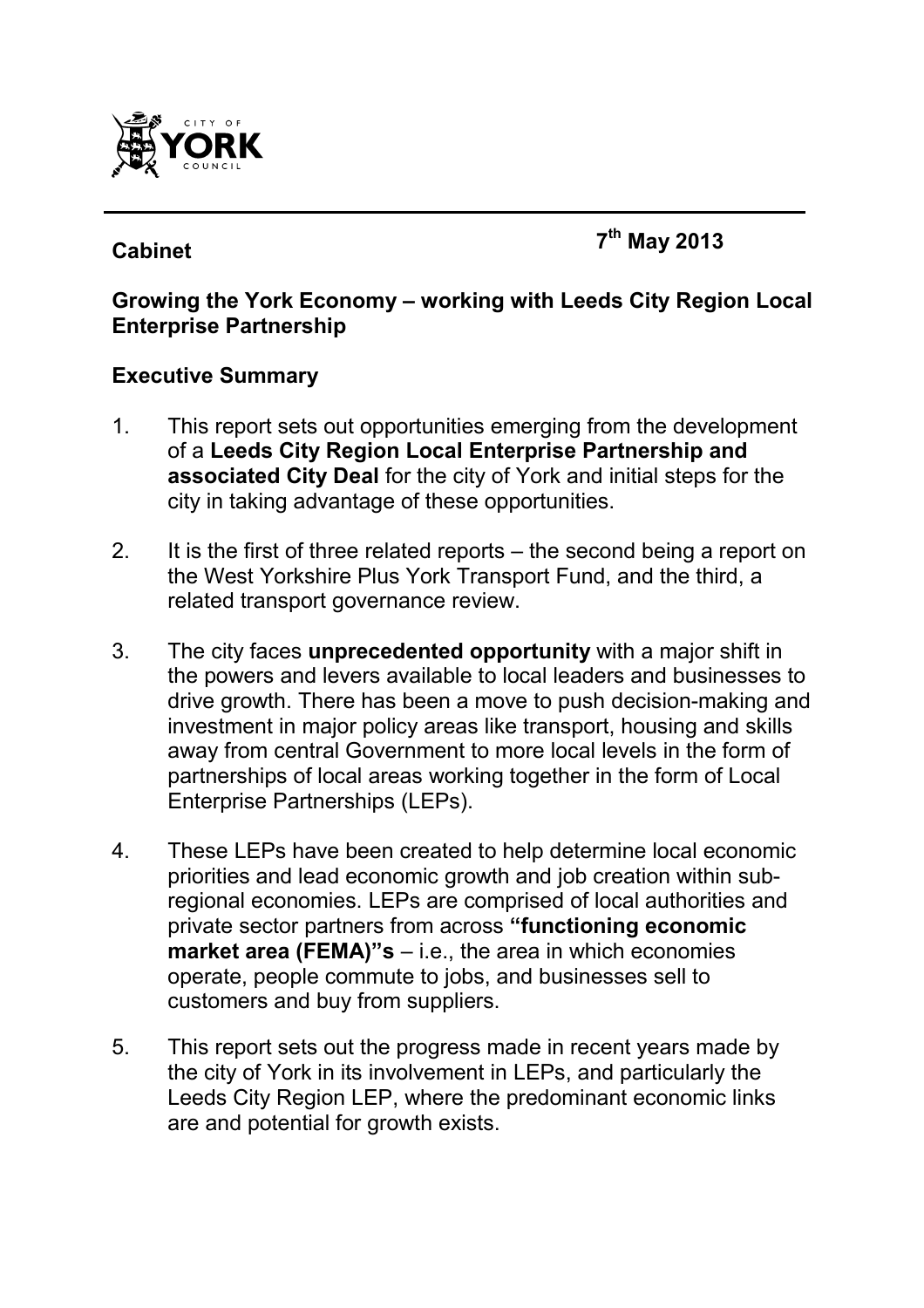- 6. The report then sets out the detail of the Leeds City Region City Deal, of which City of York Council was a signatory and from which the city will be a beneficiary, and the next milestones and steps required for the city to continue to make progress on these agendas – including the decision to co-invest in the West Yorkshire Plus York Transport Fund, and to undertake the associated governance review required to ensure that the city is effectively involved in making decisions on where this fund and strategic interventions in transport are made in the city and wider West Yorkshire geography.
- 7. Together, these next steps, covered in detail by the next two reports on the Cabinet agenda, present the next milestone in a journey of creating better opportunity for a better economic future for York.

### **Background**

- 8. It is widely understood that economic activity i.e. the ways in which people commute to jobs and businesses trade and buy from supply chains – does not operate neatly within administrative boundaries. However, strategic decisions made by the public sector in investing in transport networks, skills provision, development programmes, and the like tend to be made in relation to local authority boundaries, as this is where statutory responsibility for these activities lies.
- 9. More importantly, though, economies have evolved to rely more on knowledge and the connectivity of individual local areas to wider economic markets is fundamental to their economic growth potential.
- 10. As Northern Way research on city relationships in 2009 found, more complementary economic relationships, supported by improvements in transport connectivity, have the potential to generate higher levels of sustainable economic growth and development. It finds that neighbouring cities and towns can maximise economic benefits by focusing on how their distinctive assets affect their links
- 11. A recent report by Department for Communities and Local Government explains how this mismatch between economic boundaries creates problems for local business and residents: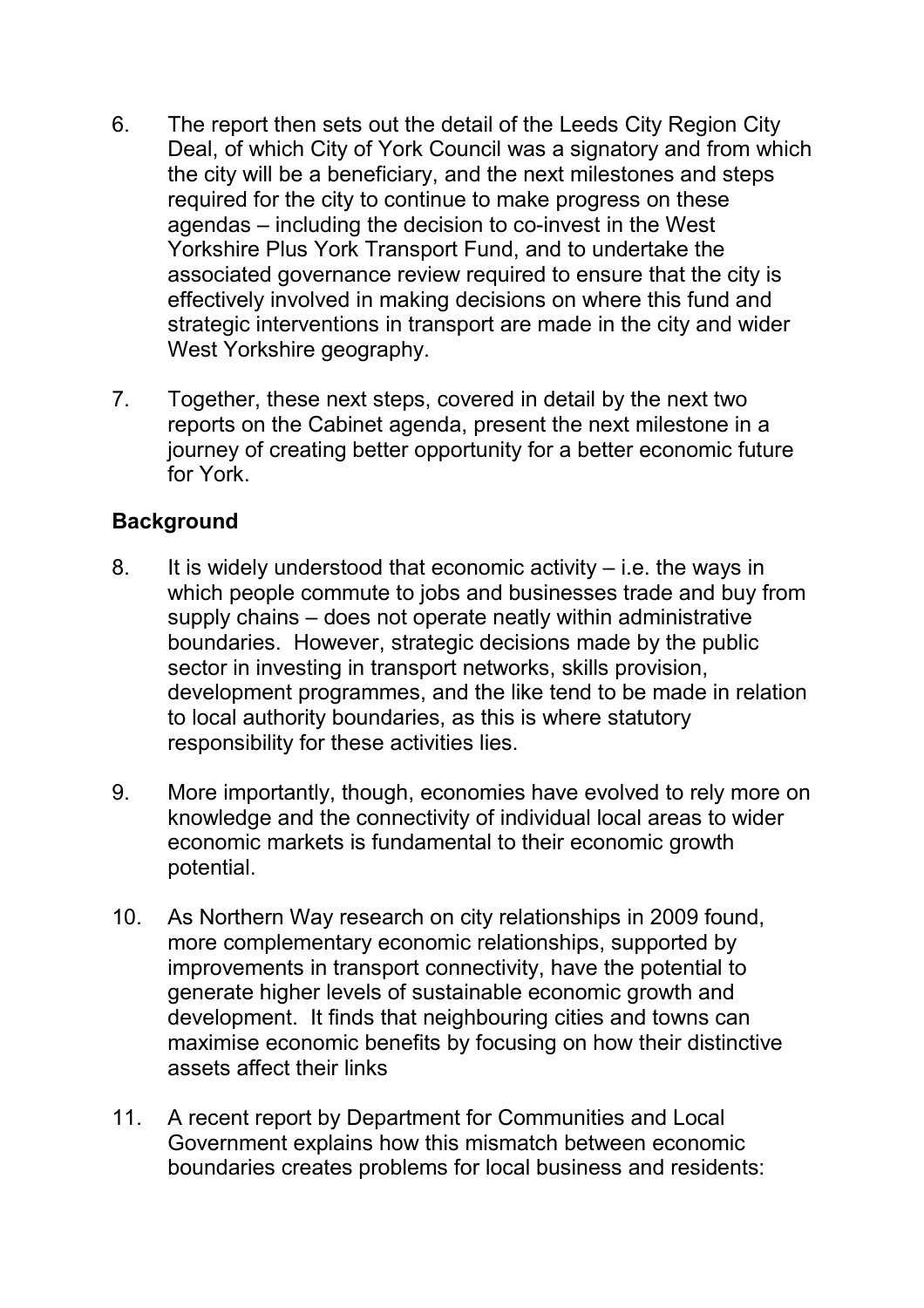*This gap between administrative and economic boundaries inhibits strategic decision-making and creates co-ordination challenges for economic policy-making, risking policies that are not in the wider regional or national interest or the loss of policy opportunities that could make all places better off.<sup>1</sup>*

- 12. At the same time, decision-making and investment with regard to major transport infrastructure, programmes to boost skills and employment and investment to kick-start housing have generally tended to be controlled by central Government, which again creates a mismatch between where funding is invested and local priorities for that spend.
- 13. Under both the previous Government and the current Government, there have been a **series of reforms to redress the resulting mismatch between the level at which the investment and policy decisions are needed and the level at which decisions and investments are controlled**. The aim with these changes has been to better ensure that economic development is undertaken in a way that responds effectively to rather than inhibits natural economic markets operating.
- 14. In June 2010 Government invited businesses and councils to come together to form **local enterprise partnerships (LEPs)**  whose geography properly reflects the natural economic areas of England. In other words, they cover "functional economic market areas" – or the areas in which people commute to work, businesses operate supply chains, etc.
- 15. There are 39 covering England, and tend to be larger than traditional local authority boundaries but smaller than the old English regions (of which there were 9).
- 16. In one sense, these LEPs were intended to replace the previous Regional Development Agencies, which for York was Yorkshire Forward. These partnerships are intended to develop economic growth strategies and plans for their areas, and drive economic development in their areas.

 $\overline{\phantom{a}}$  $1$  CLG (2008), Why Place Matters and Implications for the Role of Central, Regional and Local Government, page 40.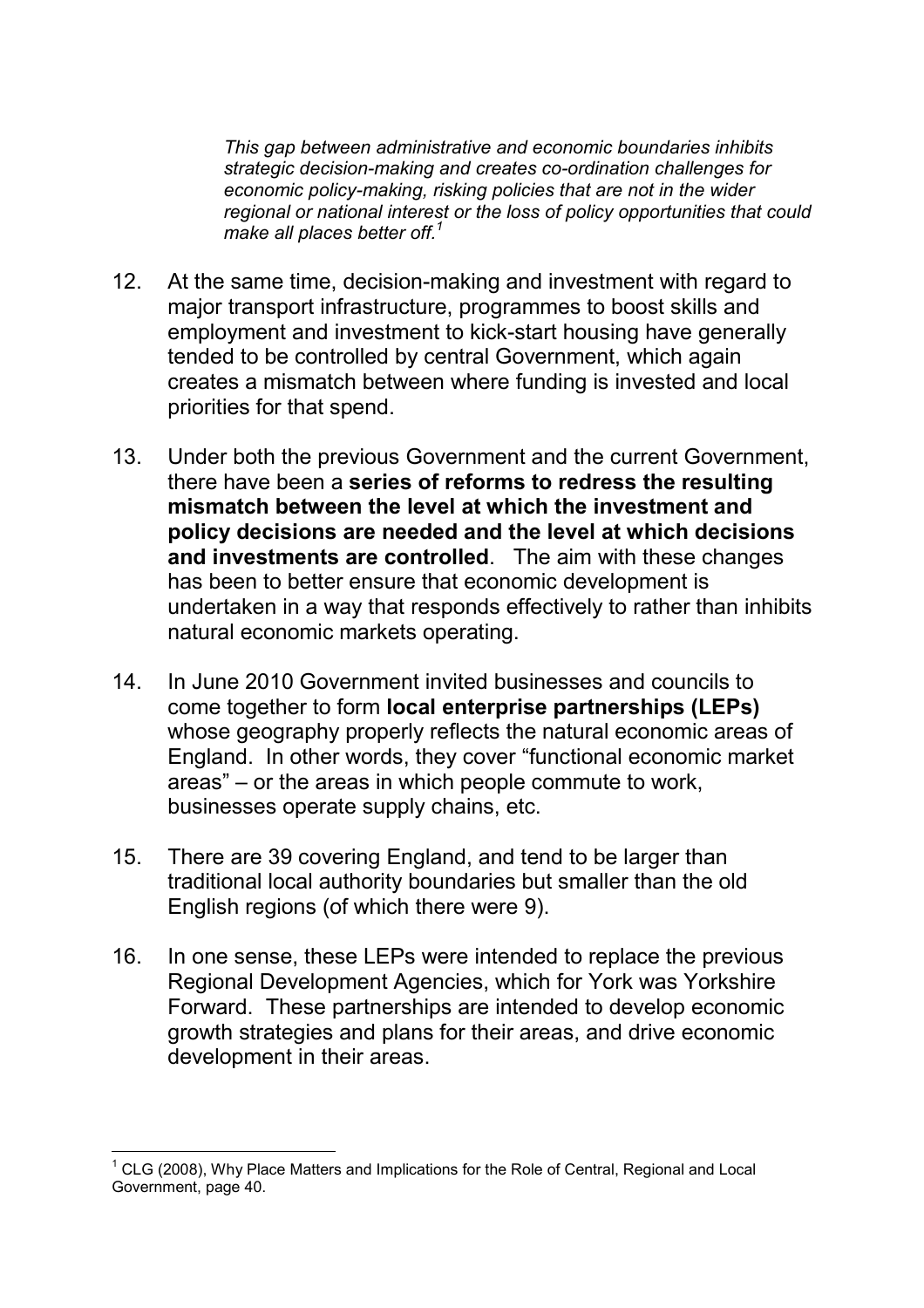- 17. Further, recent announcements by Government following the Heseltine Review, indicate that LEPs will be given control over decentralised funding in the form of **Single Local Growth Funds,** and allocated responsibilities for European funding. Although the detail of how this funding will be allocated is yet to be announced, there is a clear opportunity for local authorities working through LEPs to take greater control of critical decisions and investment in areas that are critical to the future economic success of their areas.
- 18. In addition to these single pots of funding being decentralised to LEPs, certain LEPs have been able to secure further devolution in the form of City Deals. Championed by the Cities Minister, Greg Clark and signed by the Deputy Prime Minister, Nick Clegg, these Deals provide a suite of new freedoms, powers and tools to help those city regions and sub-regions with the greatest growth potential to make a step change in achieving economic growth.
- 19. To understand the need and rationale for devolution to LEP level, it is first necessary to review the economic rationale for York's current LEP involvement.

## **York's functional economic geography**

- 20. To date, the city of York has been member of two LEPs, given its complex economic relationships – both west and south, and north and east. Hence the city's membership in Leeds City Region LEP and York, North Yorkshire and East Riding LEP.
- 21. There is strong steer within the Heseltine Review that where devolution is made to LEPs, there should be no overlap between LEP boundaries:

*2.58 At present some LEPs overlap. These overlaps need to be removed so that there is a single partnership with clear ownership for economic development in every part of England. In the same way that neighbouring local authorities do not overlap, but come together on common issues, LEPs need to evolve to work to the same principle. This must be achieved as a matter of urgency to ensure that communities served by LEPs whose boundaries overlap are able to see a single vision and a compelling plan for their area.*

*Recommendation 6: The Government should invite LEPs to review their boundaries within a three month period to ensure they have a good match with their functional economic market area and that they do not overlap.*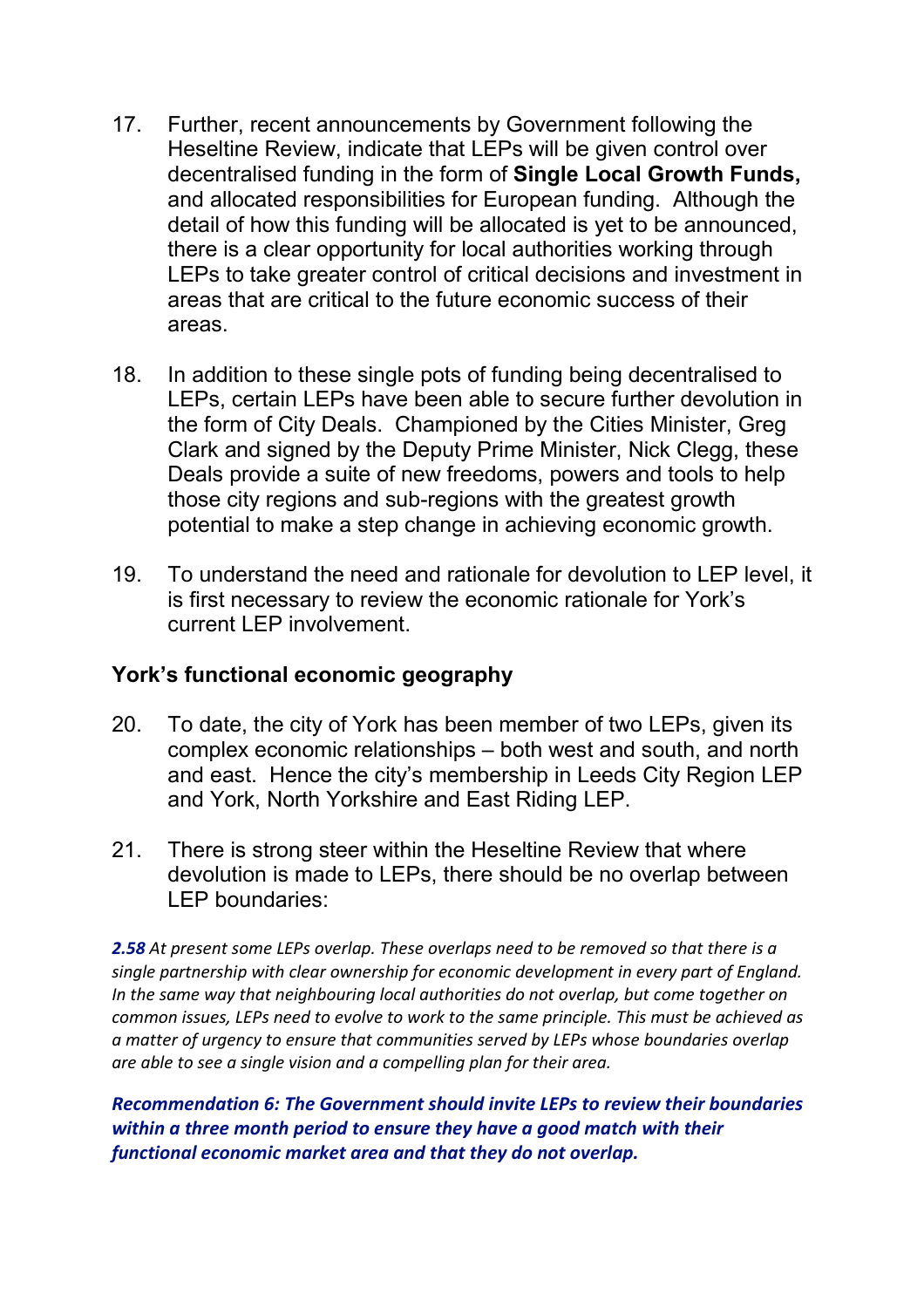- 22. The city's catchment for labour includes the **North and East Riding of Yorkshire economic areas**, with volumes of commuters travelling into the city each day for employment. In addition, there are reflecting a volume of in-commuters and certain strong supply chain relationships that exist to the North of the city – particularly in agri-food.
- 23. However, the city's predominant economic area, defined both by existing links and potential future economic potential, is the **Leeds City Region**.
- 24. The natural links between economic areas within the city region is strengthened by recent evidence produced by the OECD, *Redefining Urban: a new way to measure metropolitan areas* (2013).
- 25. In the following map, the research classifies York (UK066) as a medium sized urban area with a hinterland that fundamentally overlaps with the Leeds hinterland (UK003) (for information, Bradford is UK008 and Huddersfield UK 0046)

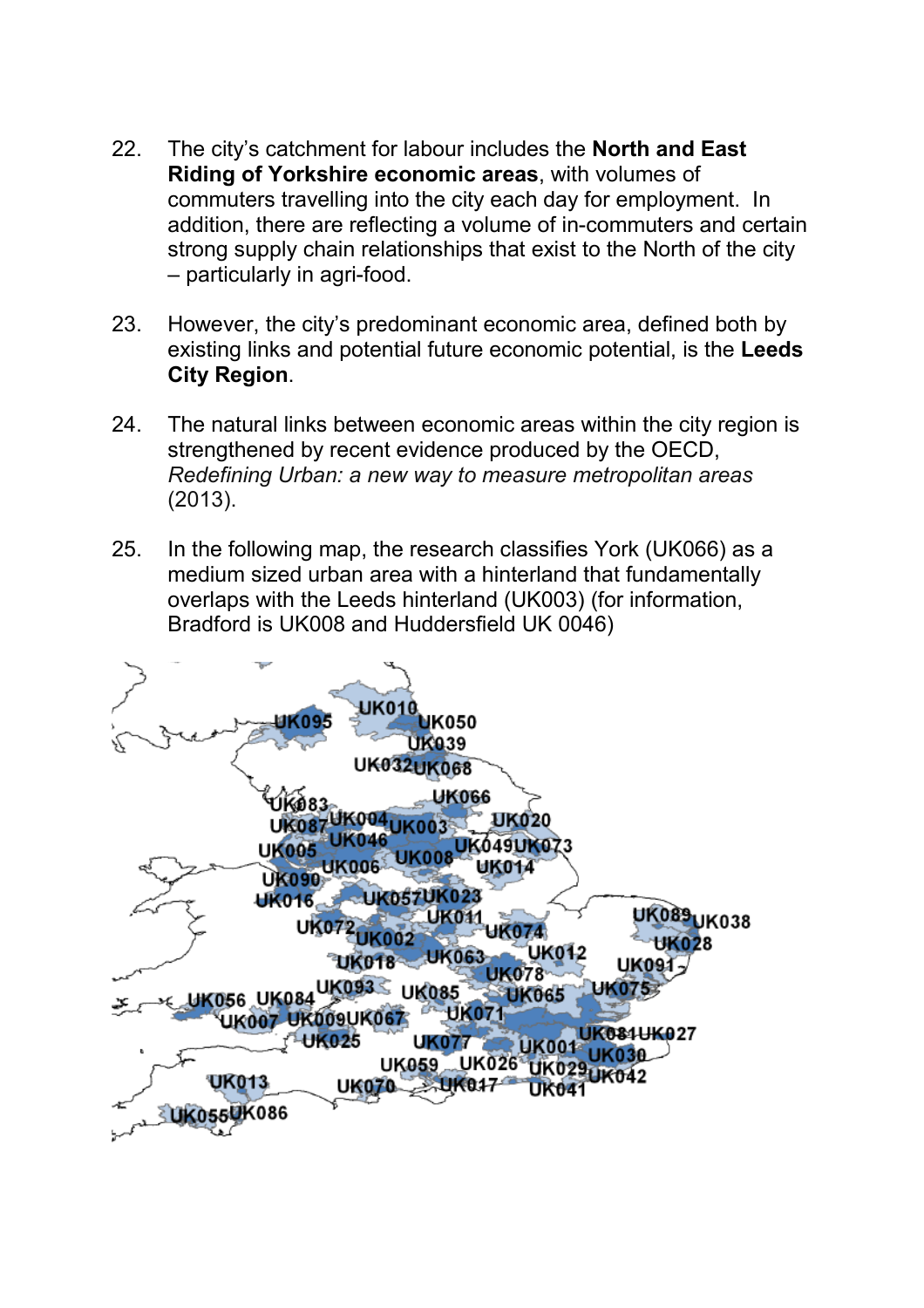- 26. The existing links to the Leeds City Region economy are well rehearsed in the Leeds City Region Partnership's economic research and intelligence developed over the almost ten years since its establishment, but is reviewed in greater detail here.
- 27. Measured on the basis of commuting links, the city's relationship with LCR has been growing over recent years.
- 28. Although research in 2009 found that the city of York was a **fairly self-contained labour market**, there have been increases in recent years in commuting outward to West Yorkshire economic areas. At 2010, 9% of York's workforce commuted to destinations in West Yorkshire, with 7% commuting to Leeds alone.
- 29. Although the figure has fallen back somewhat in 2011 data, the fact remains that economic links are growing between York and West Yorkshire, and the wider Leeds City Region. $2$
- 30. In terms of in-commuting, APS data shows that as of 2011, 3.84% of commuters into York originate in West Yorkshire, with 3.1% of those travelling from Leeds. This is a slight increase from 2010 data of 3.1% in total commuting from West Yorkshire.
- 31. Viewed from West Yorkshire's perspective, Axciom data show that 7% of West Yorkshire out-commuters travel to York for employment, whilst York residents account for 3% of those working in West Yorkshire. $3$
- 32. In total there are current flows of over 6,100 York residents to West Yorkshire, and an inflow of 4,100 West Yorkshire residents to the city of York.
- 33. More importantly, however, are the **existing supply chain links and potential opportunities** for greater links between York's and the Leeds City Region's growth industries.

*Financial and business services* 

 2 Annual Population Survey (2010, 2011).

<sup>&</sup>lt;sup>3</sup> Based on Axciom data (TBC)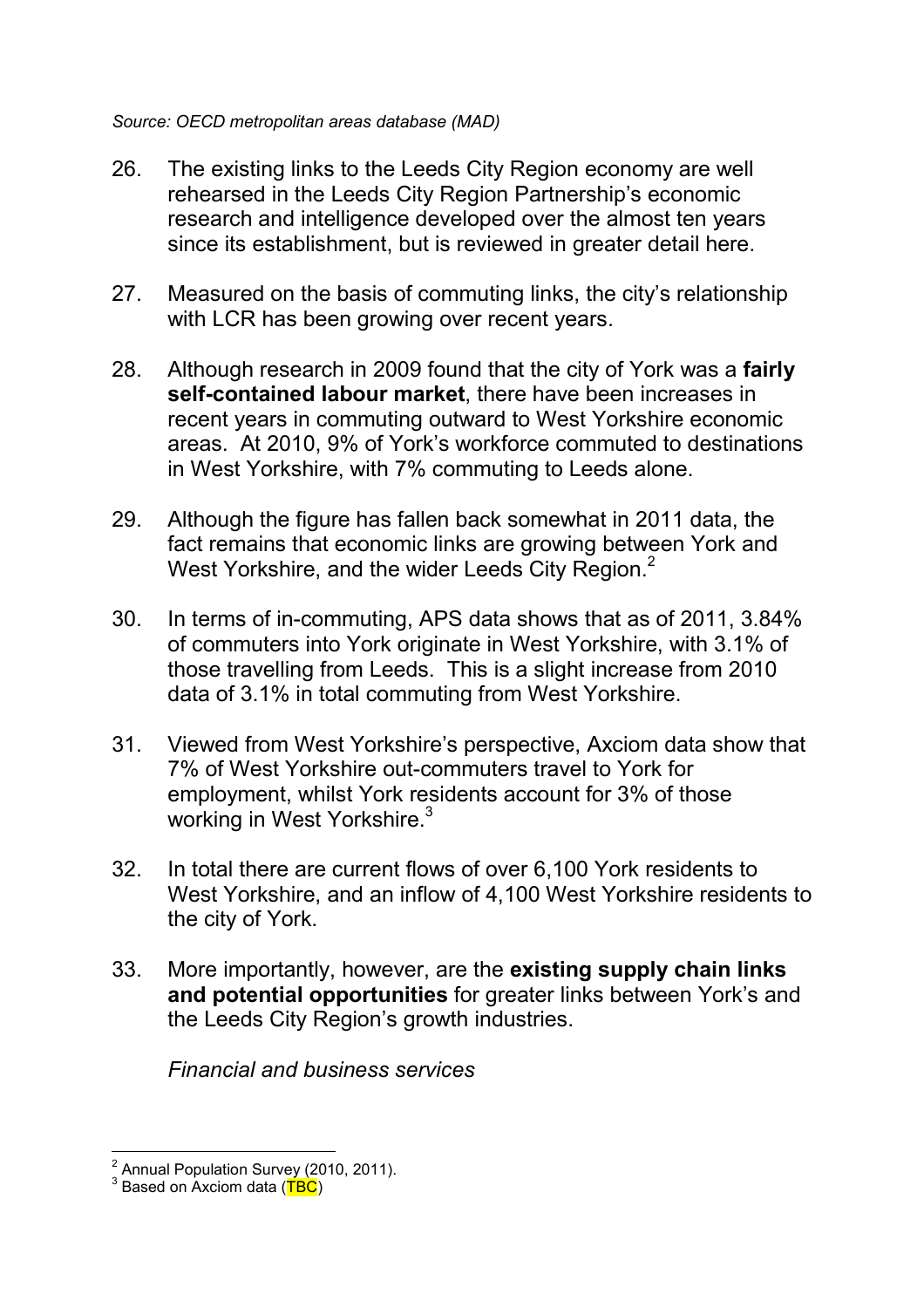- 34. There are natural economic links between the city's and wider city region's **financial and business services** sectors – the latter of which is the UK's predominant location for the sector outside London, and acts as a hub in the North of the country. The city region's financial and businesses services sector generates over £13 billion (21 bn USD) every year. Despite the global economic downturn, the sector is projected to grow by 51% between now and 2022, offering stable, secure investment opportunities.
- 35. The city region employs over 250,000 people in this sector, giving both indigenous investors and inward investors access to the best talent at competitive costs. 30 national and international banks are based in Leeds City Region, including the Bank of England's only note-issuing centre outside London.
- 36. Within this critical mass for the industry, there is a high degree of geographically concentrated specialisation across the city region, which includes specialisations in:
	- •**Accountancy** There are over 150 accountancy firms in Leeds alone, including the world's Big Four, PriceWaterhouseCoopers, Deloitte, KPMG and Ernst & Young. Nine of the top 10 UK practices also operate out of Leeds City Region, with audit services a particular strength
	- •**Banking**  National and international banks based here include Lloyds, HBOS, Santander, Barclays, HSBC, Yorkshire Bank and RBS
	- •**Wealth management and stockbroking**  We're home to several stockbroking firms including TD Waterhouse, Fortis Bank, The Pensions Trust, Brewin Dolphi and AWD Chase de Vere
	- •**Equity and venture capital**  We're the headquarters for the UK's largest provider of risk capital to small businesses, YfM. A number of private equity firms also operate across Yorkshire.
	- •**Processing and customer contact** We have the largest concentration of call centres in the UK with Direct Line, HSBC, Alliance & Leicester, First Direct, Thomas Cook. Freemans Grattan and Barclays all operating processing and customer contact centres here; and
	- •**Insurance**  here, York benefits from specialisation with the location of Aviva, CPP and boosted most recently by the decision by Hiscox Ltd to locate a major northern office in the city. Across the wider city region, players like Royal Sun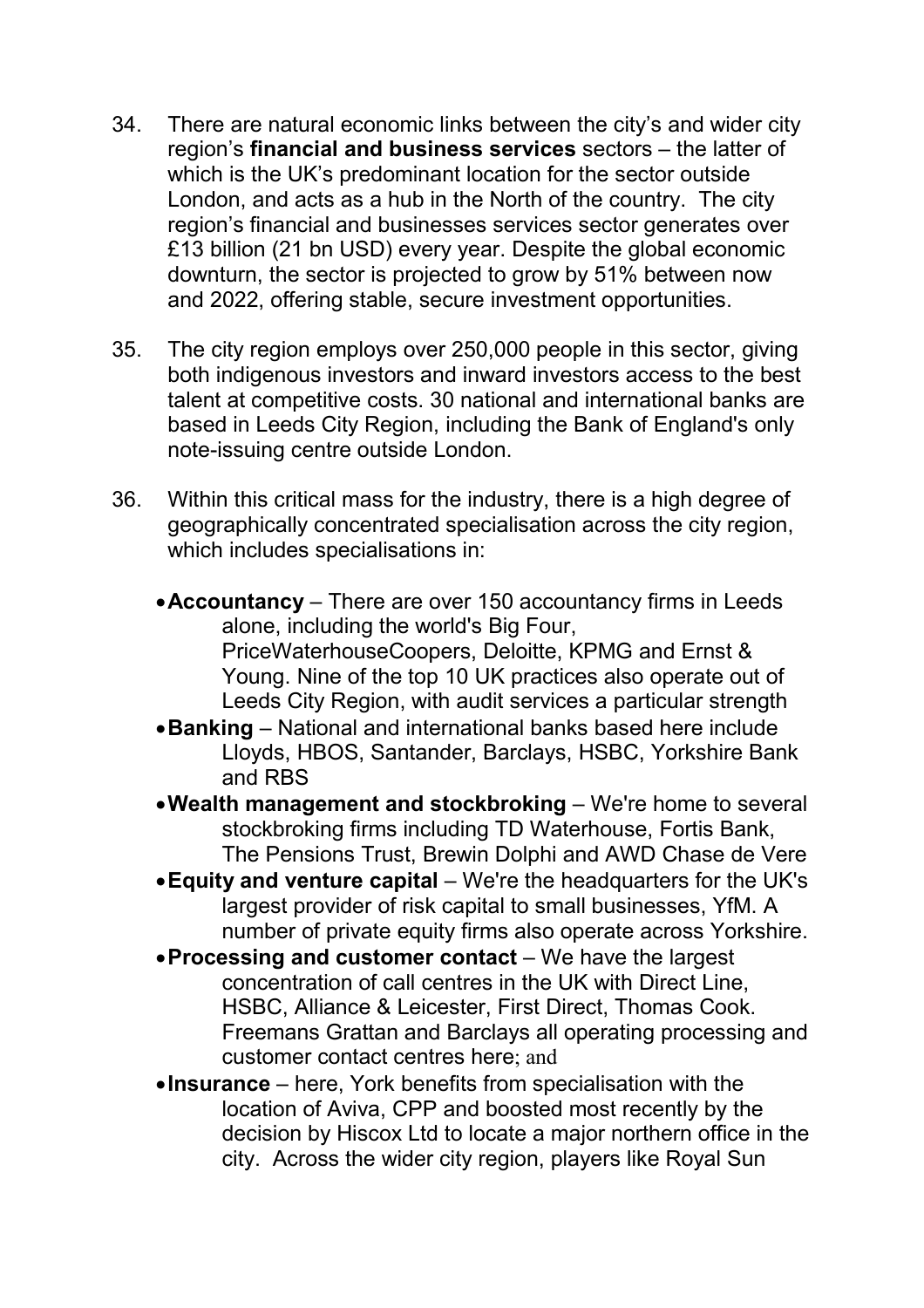Alliance, Praxis Partners, and Engage Mutual are among the leading insurance providers with their headquarters or significant sites in the wider city region – which together with the York firms, create a powerful proposition and draw for further investment in the industry.

*Healthcare and medical technologies* 

- 37. In addition, there are existing but also growing links between the city of York's biosciences expertise and high end enterprise in technical design and the LCR's growing **healthcare and medical technologies sector**.
- 38. The Leeds City Region is home to the National Health Service (NHS) Executive, the largest teaching hospital and the largest cancer care centre in Europe. Further, the city region will soon become one of two commissioning hubs for the NHS, offering even greater access to one of the largest buyers of health and medical care globally.
- 39. The Leeds City Region labour market offers business investors a ready supply of workforce across the full range of skill sets required in key sub-sectors of the industry. Around 143,000 people are currently employed in our health and life sciences sector (10% of the total Leeds City Region workforce), and our universities produce close to 9,000 graduates in medicine, dentistry and related subjects every year.
- 40. Within this, the city of York offers a professional and scientific employment base of over 3,400 FTE currently, that is set to grow a further 2,400 by 2030.
- 41. The city region offers a significant and well-connected network of support for innovation and R&D from across the region's universities, including one of the strongest bioscience innovation offers in the UK, which includes the Bioincubator at Leeds Innovation Centre and Bradford Bioincubator, along with York's own Biocentre, which together provide 9% of all dedicated bioincubator space in the UK.
- 42. Over the last decade, the city region has seen considerable growth in innovation-led, high-value sub-sectors such as biotechnology,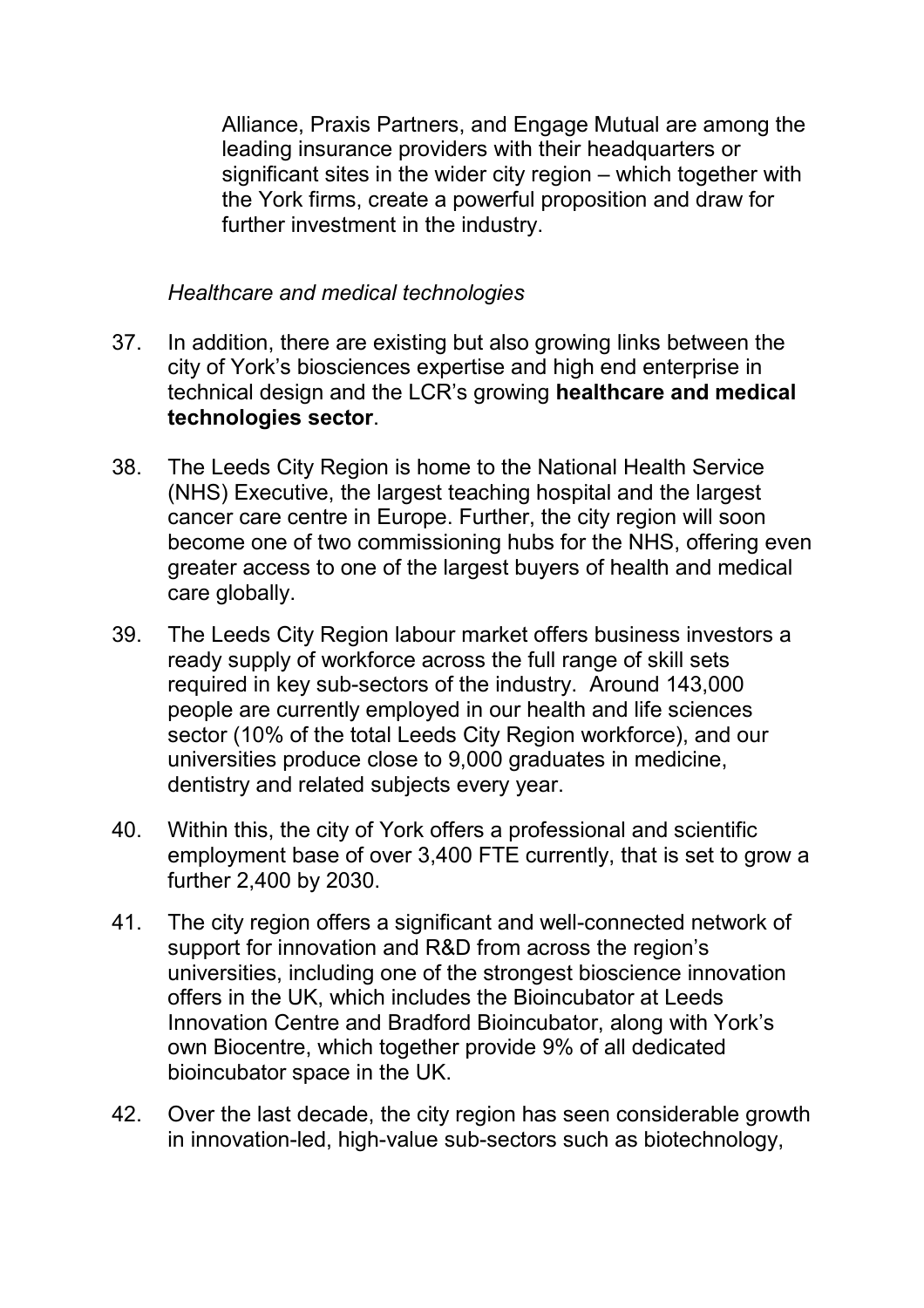advanced surgical instrumentation, pharmaceuticals, regenerative medicine, telehealth and nutraceutricals.

- 43. Within this wider medical and health technologies offer, the city of York is positioned well to benefit from the growing demand for research and expertise, as well as facilities for this growing industry. Specifically, the city of York has a critical mass of expertise, knowledge and skilled workforce in the biosciences and technology design – at the higher end of the value chain in the sector – which benefits from and will continue to benefit from the growing links to the city region's medical institutions and advanced manufacturing base – which actually produces and uses the technologies.
- 44. The city is home to around 130 organisations involved in or connected with the biosciences industry – including major international companies, start-ups, large government agencies and SMEs as well as the research bases at the University of York and the Hull York Medical School.
- 45. The city of York has particular specialisms in disease management and tissue technologies, and a potential for growth in the telecare/telehealth industry – for which there is already a significant base in the city region.

#### *Digital technologies and creative industries*

- 46. As a well-established hub of creative and cultural industries in the North of England, the **city of York benefits from a growing connectivity with the wider creative and media arts industries are across the LCR**, and there is still further potential for these links to grow. The complementary relationship between the city and wider City Region is clear and set to grow, as the wider city region digital and creative industries continue to grow.
- 47. In fact, business growth in our digital and creative industries has outstripped that of other UK core city regions. LCR employment in digital and creative industries is higher than Manchester or Bristol. Growth in business numbers has been particularly strong in software, computer games and electronic publishing (an increase of 78% between 2005 and 2009) and radio and TV (a 66% increase). This growth is set to continue, thanks to our proximity to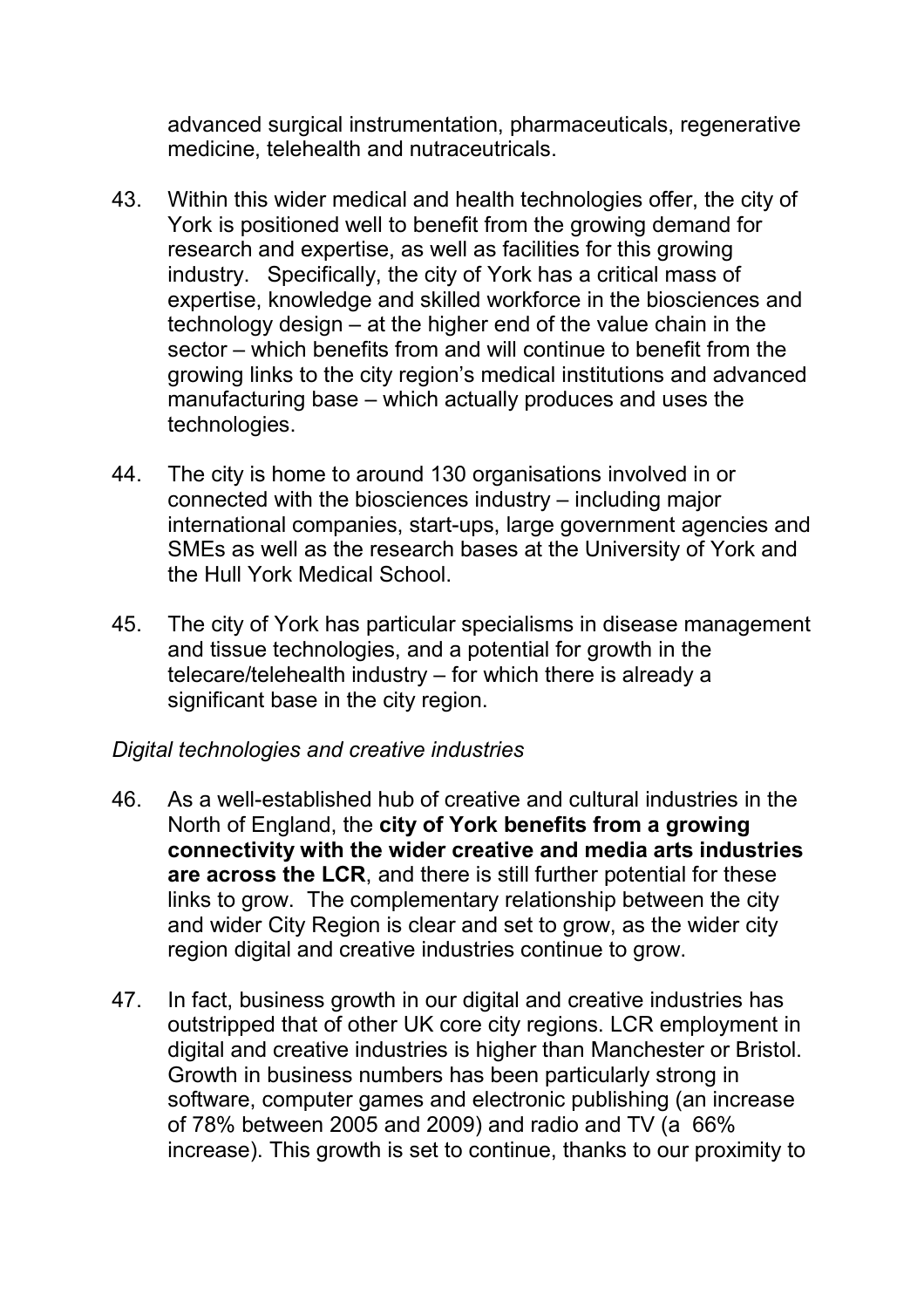Media City in Salford – just 40 miles from Leeds – which offers lucrative new business opportunities.

- 48. The sector is supported by vibrant industry networks, university excellence and various creative business hubs, including dedicated media centres in Leeds, Huddersfield and Barnsley. Within this wider network of centres across the city region, the city of York holds a unique position as a cultural hub, and a network of support on offer for fledgling and growing dynamic new companies. Within York, the secotr's position as the fastest growing in the city reflects the inspirational character of the city's unique historic and characterful fabric of place and the way in which this translates to enterprise.
- 49. York's two universities and two Further Education colleges now offer more than 160 courses in the creative and media arts, with over 5,000 students taking these courses at any one time. Together, the institutions have invested more than £100m in media arts facilities and resources in the last ten years, providing the city with cutting-edge facilities and attracting national and international attention and business interest.
- 50. Work on a 'Cultural Quarter' (embracing York St John University, York Art Gallery, York Theatre Royal, the Yorkshire Museum, Explore Centre and the National Railway Museum), is actively shaping investment strategies in the city.
- 51. Other spaces available for both early start-up and more established creative businesses in York are the Ron Cooke Hub on the University of York's new campus development and The Catalyst, also on the same campus. Located within the Ron Cooke Hub is Springboard, an exciting new pre-incubation space for startup companies and entrepreneurs. The Catalyst is designed to support the growth and development of early stage companies in the creative, IT, digital and media sectors. Both Springboard and The Catalyst offer exciting opportunities for collaboration between the businesses themselves and with academic departments at the University.
- 52. With the greater market integration possible through the City Deal, the city of York stands to grow the market for creative and media arts industry business into the Leeds City Region.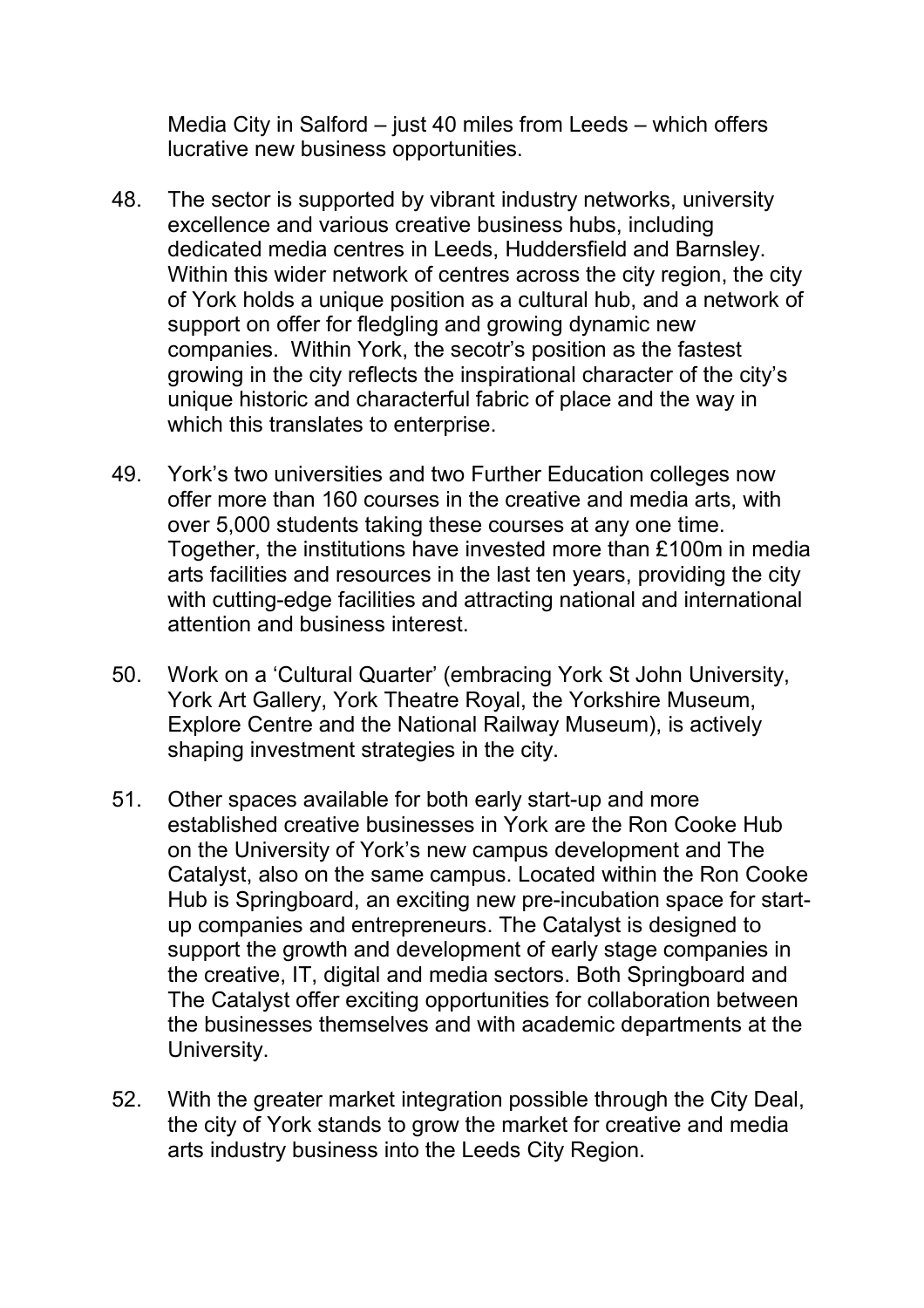## **The case for further market integration with Leeds City Region**

- 53. The case for further market integration with Leeds City Region is based on the city's ambition for economic growth, and the vision of becoming a top 5 UK city economy and a top 10 European city economy, with ultimate ambition to be the best small city economy possible in which to work and live. To achieve this level of ambition, however, the city will need to enhance its market opportunities in a way that requires stronger integration with wider markets.
- 54. Relative to other cities across the UK, the city of York is a relatively strong Northern economy with tremendous "people" potential with the  $7<sup>th</sup>$  highest skill proportions in the country in the latest Cities Outlook rankings, and having ranked number 1 for Human Resources according to the Local Futures Municipal Journal Inward Investment Guide to England, and number 2 for talent in the Santander Towns and Cities Index, 2013.
- 55. However, in order for the city to achieve the level of prosperity and competitiveness that is set out in the York Economic Strategy, the city needs to address several key issues:
	- It is ranked 26<sup>th</sup> of 64 cities in Cities Outlook for **productivity** (gross value added (GVA) per capita) indicating that despite its high skills and research capacity, the city is not maximising the translation of these knowledge assets into high value business investment
	- The city has a **lower than average rate of patent production** than its city comparators according to the latest Centre for Cities, Cities Outlook 2013 rankings  $-$  at 56<sup>th</sup> out of 64 cities – despite its two higher education universities and high graduate-level skills base.
	- The city's **housing crisis** means that there is a limit to the workforce the city can supply to the kinds of business investors it is looking to attract – again ranking  $54<sup>th</sup>$  of 64 cities on housing stock change from 2010 to 2011, and  $17<sup>th</sup>$ of 64 cities on the affordability ratio in the latest Cities Outlook rankings.
	- More widely, there is a **persistent mismatch between the level of demand for commercial space**- both for business to start and grow in the city as well as inward investing business to locate in the city. This mismatch is down to a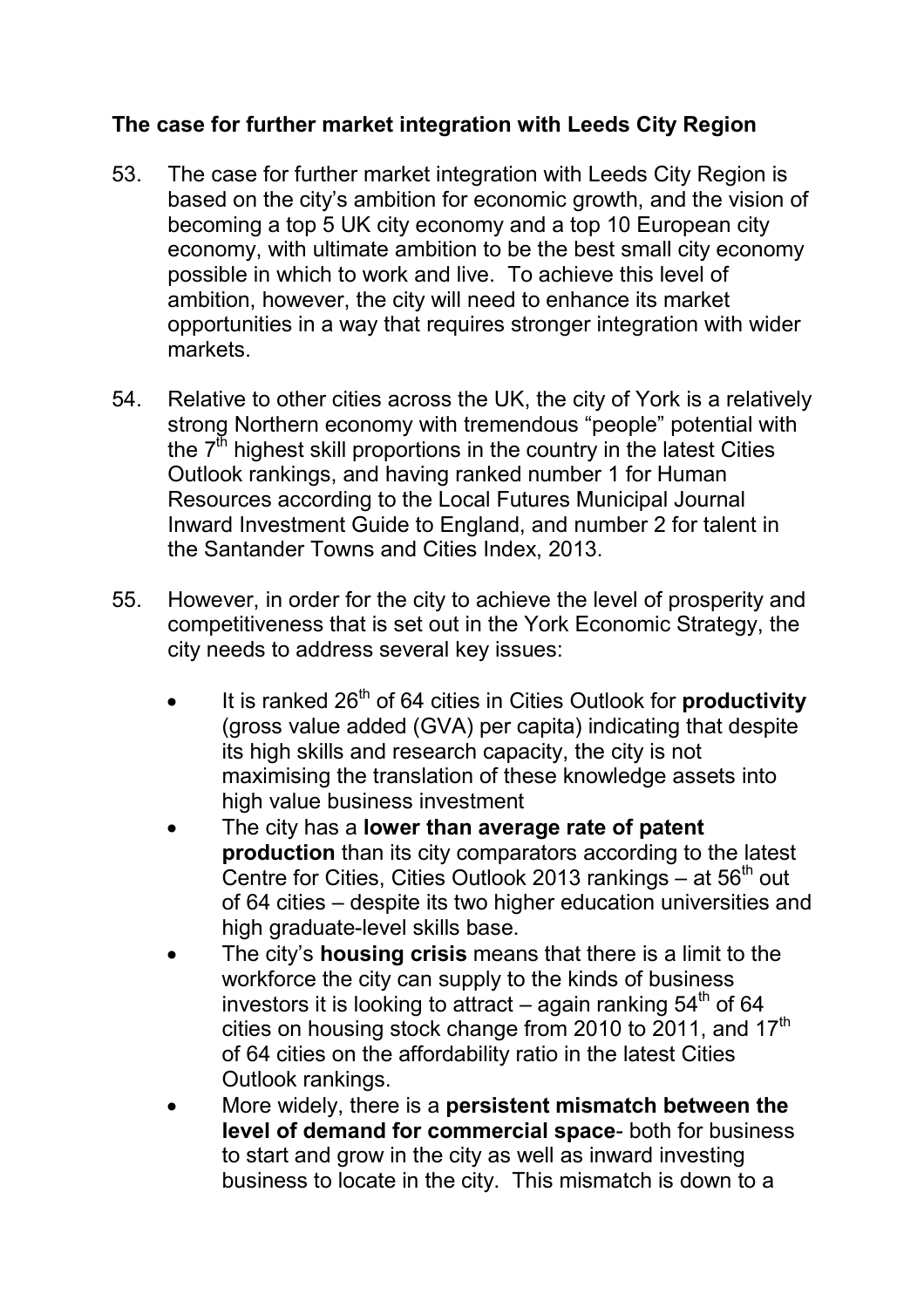lack of the right quality, size and tenancy of space required by businesses at these various stages of the enterprise lifecycle.

- Although the city has a lower than average worklessness rate than most cities, the **issue of worklessness has risen in particular neighbourhoods** with 50% of Job Seeker claimants living in the city's 5 most deprived wards of Westfield, Clifton, Tang Hall, Acomb and Hull Road. In fact, there is an unemployment rate of 30% within the 8 most deprived 'lower super output areas' in York which are home to around 13,000 people, just under 7% of the York's population
- 56. In order to tackle these challenges, the city of York will need to tap into new market opportunities that will both connect York residents and businesses to wider markets, but also will bring new investment to the city as it becomes more attractive as a link to a wider supply chain, labour market and network of enterprise and research expertise.

### *The general case: the benefits of bringing markets closer together*

- 57. Through greater connectivity with the city's functional economic market area, the city will benefit from both general benefits of a larger market, but also the specific benefits of connectivity with Leeds City Region and specifically the Wes Yorkshire conurbation.
- 58. The **general benefits of bringing economic markets closer together** (referred to in the academic literature on the subject as the "*economies of agglomeration*") refer to the "positive externalities that arise through the spatial concentration of economic activity."
- 59. In other words, by locating in close proximity to one another, firms can derive benefits such as those that arise from larger labour markets, greater opportunity to share knowledge, and greater opportunity for firms to specialise. Communities themselves benefit from greater choice in where individuals live and work, and the indirect benefit of the prosperity that is generated from the business benefits.
- 60. Simply put, the city of York benefits from proximity to the wider the Leeds City Region economy, which in total comprises 3m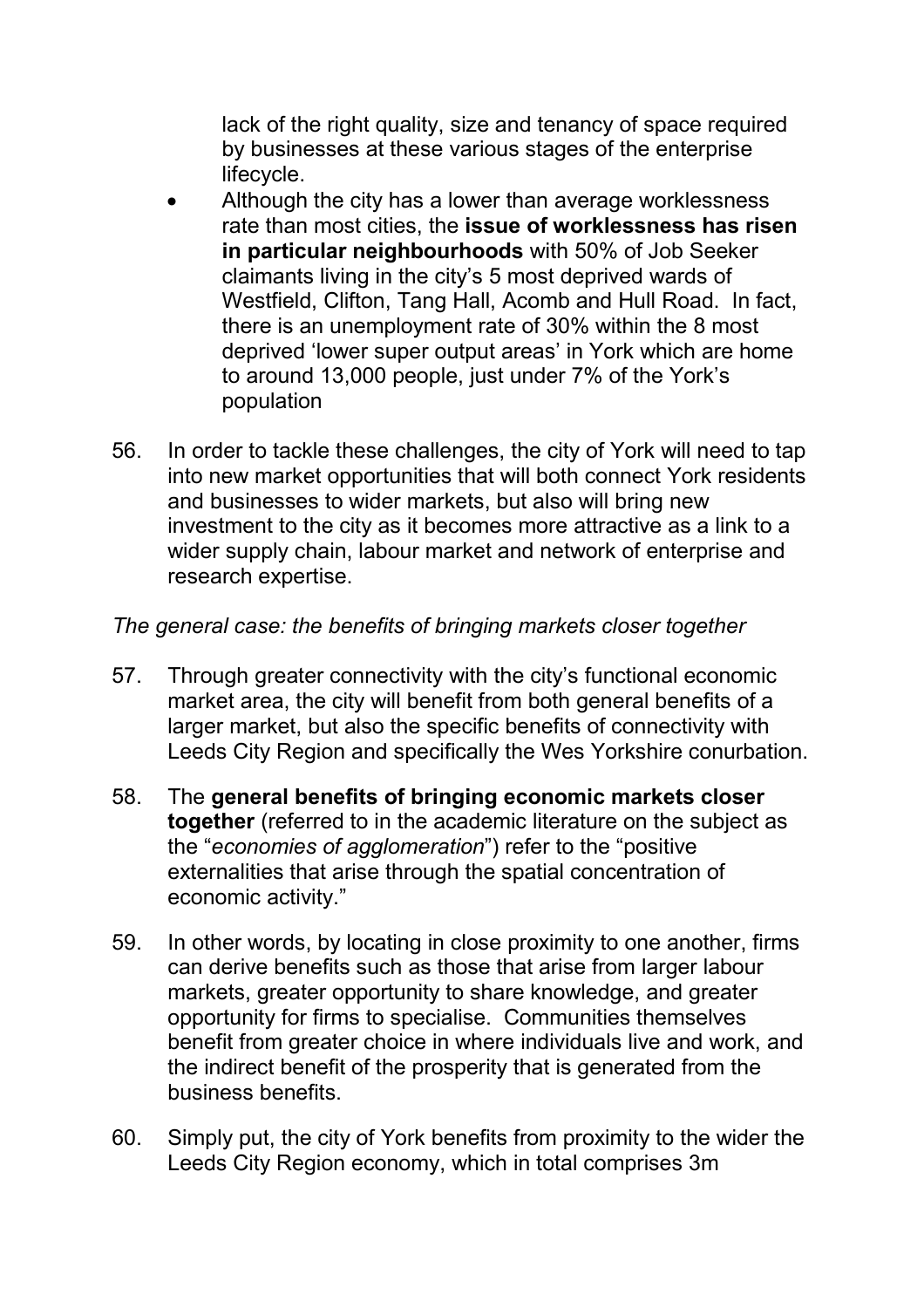population and £52bn – an economy larger than 9 European countries.

- 61. Research into the exact benefit of closer market integration has found that there is a direct correlation between working across local authority boundaries and economic growth. Specifically, a 10% increase in agglomeration or connectivity between economies can result in a 1.25% increase in productivity overall in a given economy.
- 62. Service sectors on average tend to benefit more from these benefits, given the predominance of these sectors on knowledge. The 2009 Northern Way study of the Leeds City Region found that the **city of York employs more of its workforce in these service sectors that are "agglomeration sensitive"** and less people in sectors that do not benefit from agglomeration than Leeds – sectors such as financial and professional services and the knowledge intensive sectors such as the biosciences, creative and digital technologies.
- 63. In addition to the generic benefits of agglomeration, there are benefits that could be achieved based on the **very specific existing and potential economic complementarities between the city of York and Leeds City Region markets**, should greater connectivity between them be achieved.
- 64. Historically, the West Yorkshire economic geography has been shaped by its manufacturing heritage and the textile industry, with Leeds and Bradford being at the heart of the Industrial Revolution in the UK, whilst the city of York evolved from a centre of Government, to religion, to trade and later the confectionary and railway industries. As such, the city of York is less integrated with the traditional manufacturing structures of West Yorkshire, although the development of the knowledge economy in Leeds and York, as well as the surrounding city region economies, have seen more modern supply chain and labour market links developing.
- 65. These links are most heavily concentrated between York and Leeds, although beyond the labour market there are strong supply chain links via the financial and professional services, creative and digital technologies and advanced manufacturing industries across the wider West Yorkshire sub-region.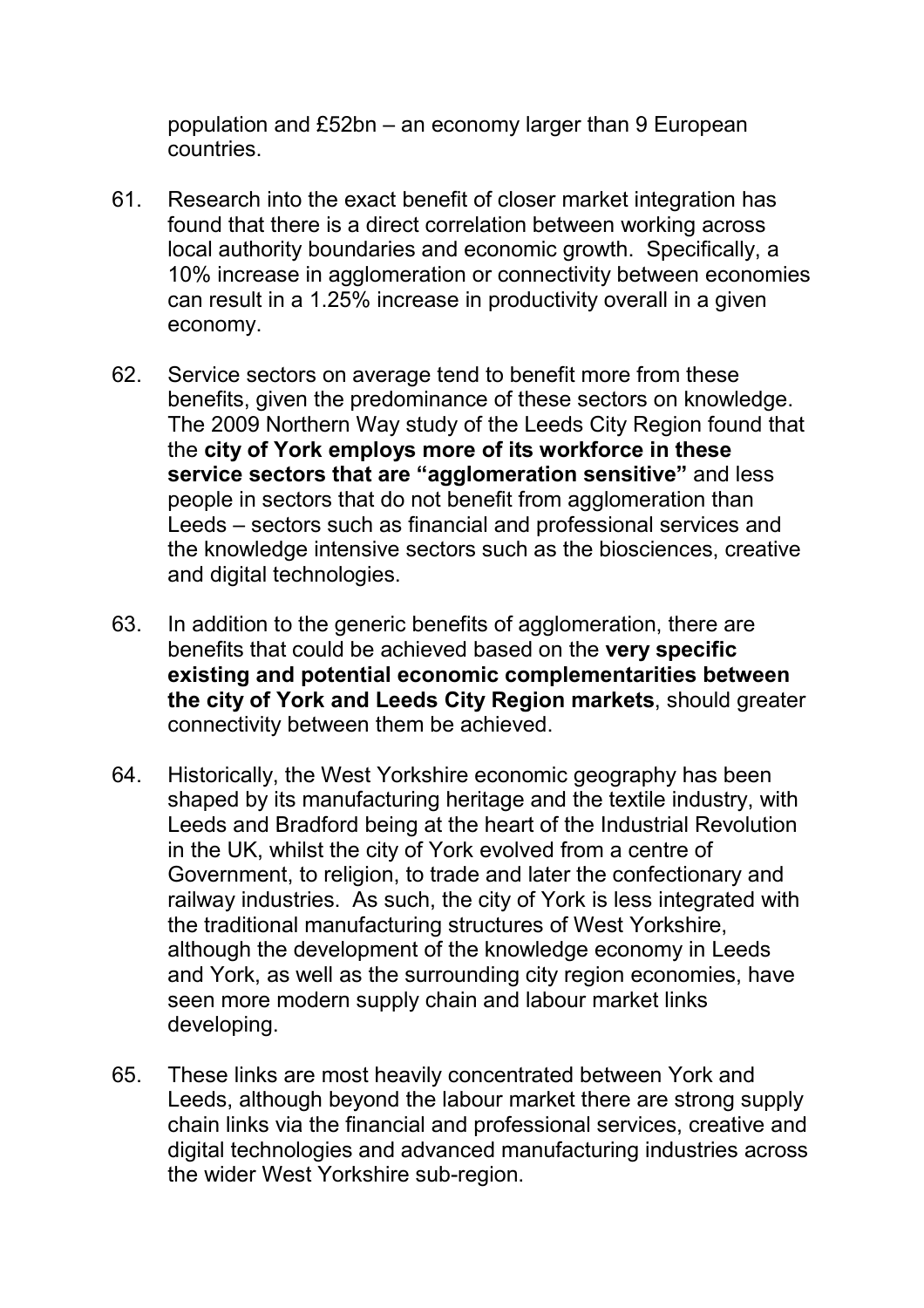- 66. Developing as they have from different historical trajectories and more recently as centres of knowledge intensive industry, the cities of York and Leeds are economic centres in their own right within the wider Leeds City Region conurbation. Both rank at the top of the region for productivity, although both perform less than the national average on this measure, and historically, both cities have been net contributors of business rates. Further both ranked in the top 10% nationally in the Ekosgen Index of Economic Resilience  $(2011)^4$
- 67. For its part, the city of York is unique as a net supplier of high level skills (over 30% of residents have NVQ 4 skills and above, vs. the LCR average of 24%), and distinctive research and knowledge strengths derived from the city's two universities and two further education colleges, along with a growing business base in the knowledge economy sectors of biosciences, creative, digital technologies and financial and professional services.
- 68. In fact, recent growth forecasts by Oxford Economics shows that the city of York has the potential to grow at a rate that outstrips not only the region but also the national economy: the city's GVA is set to grow by 63% (adding £2.482m) to 2030, compared to the Yorkshire and Humber region at a rate of up to 54% and UK at a rate of up to 59%; its employment is set to grow at 13% (adding 14,471 jobs) versus the regional average of 7.5% and national average of 8.7% .
- 69. However, in order to fully capitalise on this potential growth, the city also has a persistent issue with underutilisation of skills – both high level and lower level skills, and a growing issue with the availability of housing and commercial space – as evidenced by a recent study undertaken to inform York's local plan. The study by Driver Jonas Deloitte and Ekosgen has identified the need for approximately 1090 to 1250 homes per year and 164,000 sq.m. commercial space to 2030.<sup>5</sup>

 4 Ekosgen (2011). *Strengthening local economies: index of economic resilience.* 

<sup>&</sup>lt;sup>5</sup> Driver Jonas Deloitte (2013). XXXXXXXX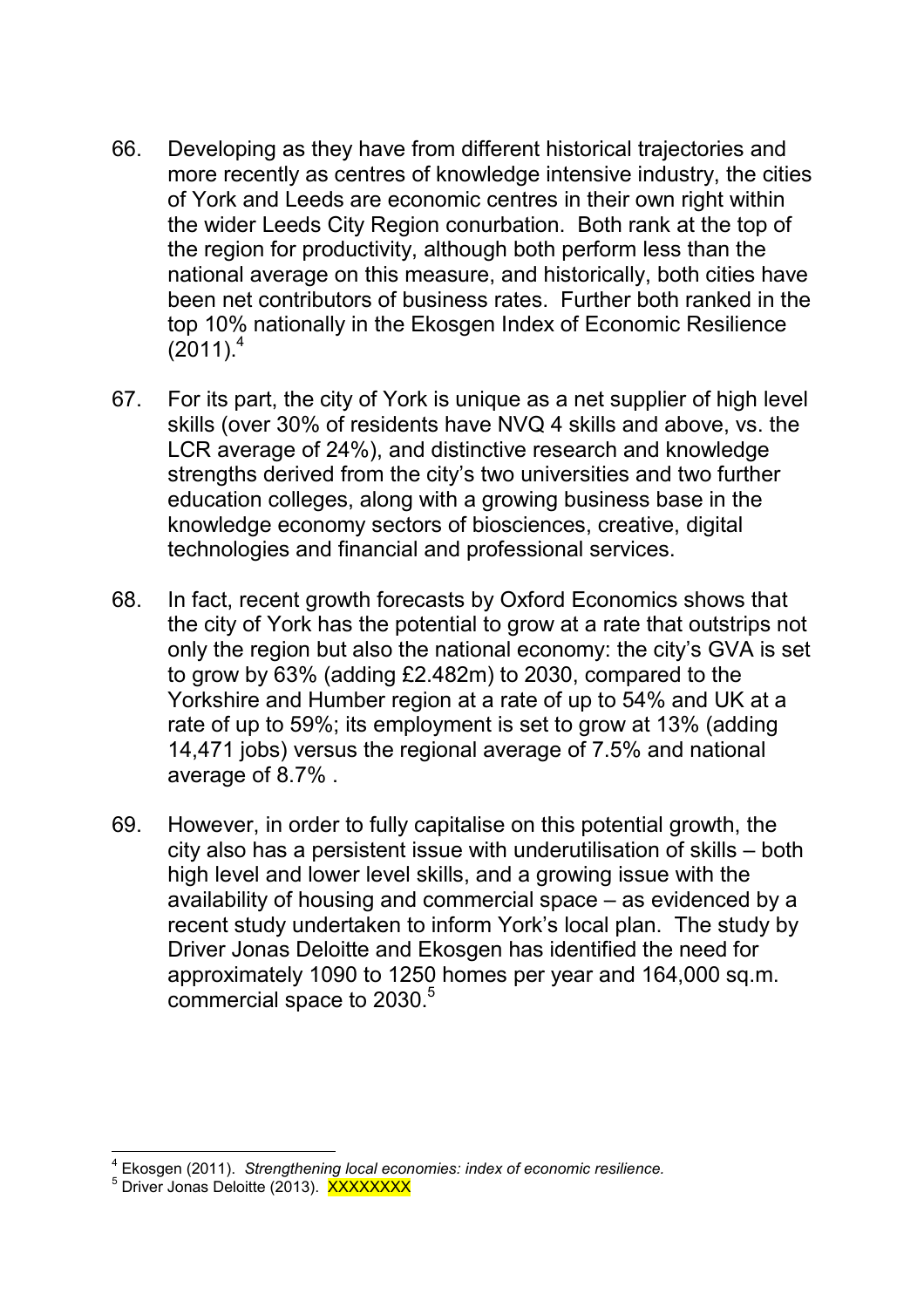**Comparison – building the York and West Yorkshire Story (Cities Outlook 2013)** 

| <b>Indicators</b>                                                      | <b>York</b> | <b>Leeds</b> | <b>Bradford</b> | <b>Wakefield</b> | <b>Huddersfield</b> |
|------------------------------------------------------------------------|-------------|--------------|-----------------|------------------|---------------------|
| <b>High level skills</b><br>(NVQ4+) 2011<br>(%)                        | 40.8        | 33.4         | 22.3            | 18.9             | 28.7                |
| No skills 2011<br>$(\% )$                                              | 6.8         | 8.9          | 16              | 13.8             | 15.8                |
| <b>Employment</b><br>$(2011/12)$ $(\%)$                                | 75.9        | 66.8         | 63.3            | 69               | 67.2                |
| <b>JSA Claimant</b><br>2012 (%)                                        | 2.2         | 4.8          | 5.9             | 4.3              | 4.7                 |
| <b>Private sector</b><br>employment<br>growth (2010-<br>11) (% change) | 2.4         | 3.4          | 1.8             | 1.3              | 6.3                 |
| <b>Private to</b><br>public sector<br>employment<br>ratio              | 2.4         | 3.0          | 2.1             | 2.6              | 2.6                 |
| <b>Business start-</b><br>ups per 10,000<br>population                 | 33.1        | 38.8         | 30.0            | 25.4             | 35.1                |
| <b>Patents per</b><br>100,000<br>population<br>(2011)                  | 1.5         | 3.7          | 2.7             | 0.6              | 3.8                 |
| <b>Growth in</b><br>housing stock                                      | 0.3         | 0.5          | 0.4             | 0.7              | 0.5                 |

*\*Red - significantly below national average; amber – near national average; green – at or above national average.*

70. The city of York currently has a problem of **under-utilisation of skills**, with a trend of high level skills in relatively low skilled jobs, whilst West Yorkshire faces a starkly opposite problem – low level skills without job opportunities. However, there is a growing industrial base and complementary research facilities and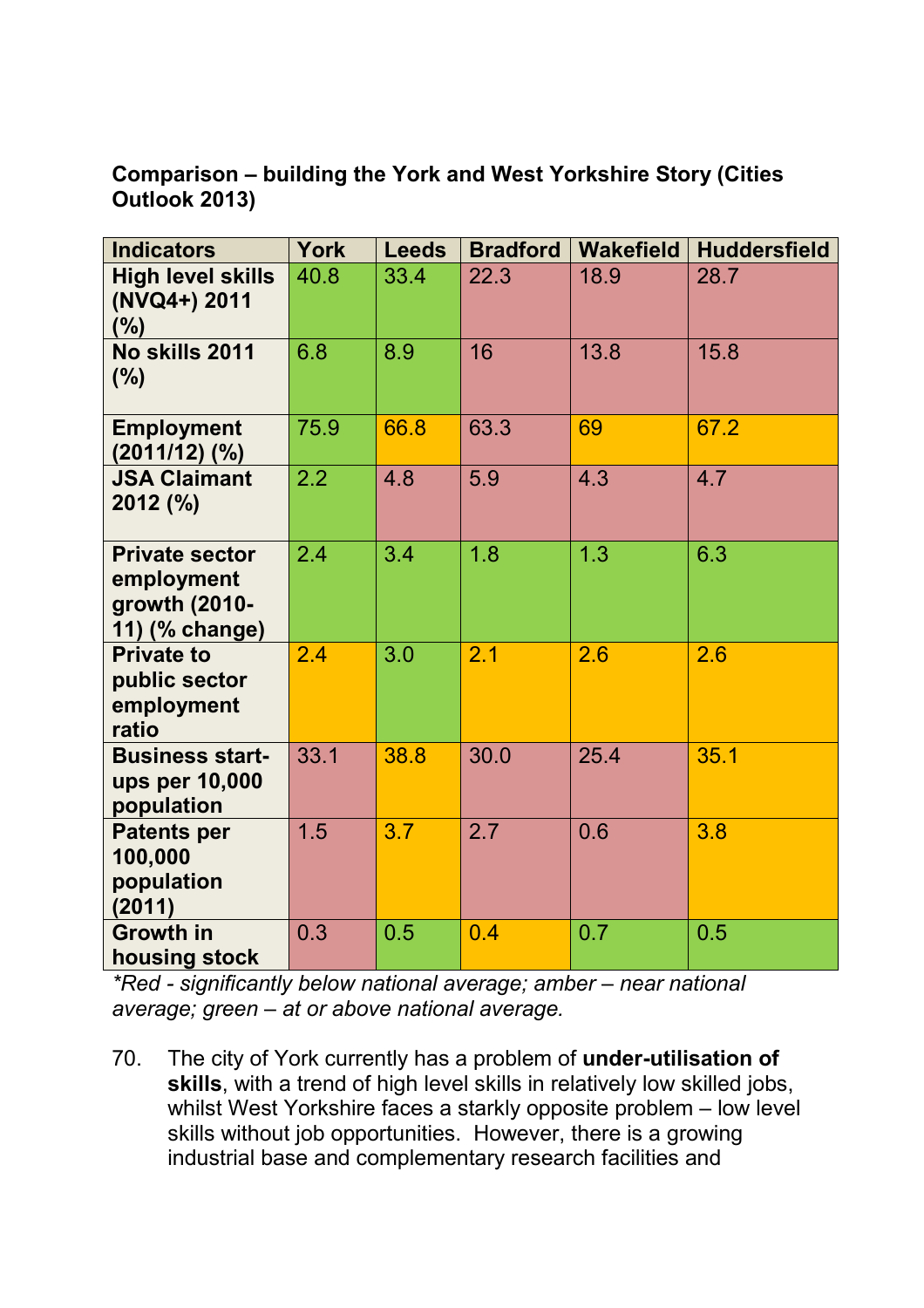expertise in West Yorkshire from which York's asset base could benefit significantly.

- 71. These very specific relationships and the unique complementarity of the York and West Yorkshire economies mean that by connecting more effectively the economic markets comprised, the potential exists for greater resilience to be built into the two sets of economies.
- 72. Together, the **WY plus York economic geography comprises a strength of supply chain, research and labour market assets**  in key industries including the healthcare and medical technologies sector, the financial and professional services, digital technologies and creative and media arts industrie**s** – which if better connected, could enhance the productivity of the city region as a whole and the individual performance of York and West Yorkshire economies.
- 73. Given the above economic imperative and potential future economic growth from the greater physical connectivity provides a strong rationale for removing any artificial barriers of governance – political and otherwise – between the West Yorkshire authority areas and the city of York.

#### **Using the Leeds City Region LEP and City Deal to achieve economic growth**

- 74. With the establishment of LEPs, the Government has enabled greater market integration and taking decisions and making investments in economic development activity at a functioning market level.
- 75. The Budget announcement from March 2013 signalled the creation of Single Local Growth Funds, which will bring together major tranches of economic-development related funding at a LEP level, aligned with LEP growth plans, and the move toward notional allocation of European funding to LEP areas, again aligned to LEP-led programmes.
- 76. Within this wider context of devolution to LEP level, some LEPs have succeeded in garnering more advanced "deals" for devolution. These LEPs, which initially covered the Core City Regions (largest city regions in the country), although further City Deals amongst second-tier LEPs have been announced earlier this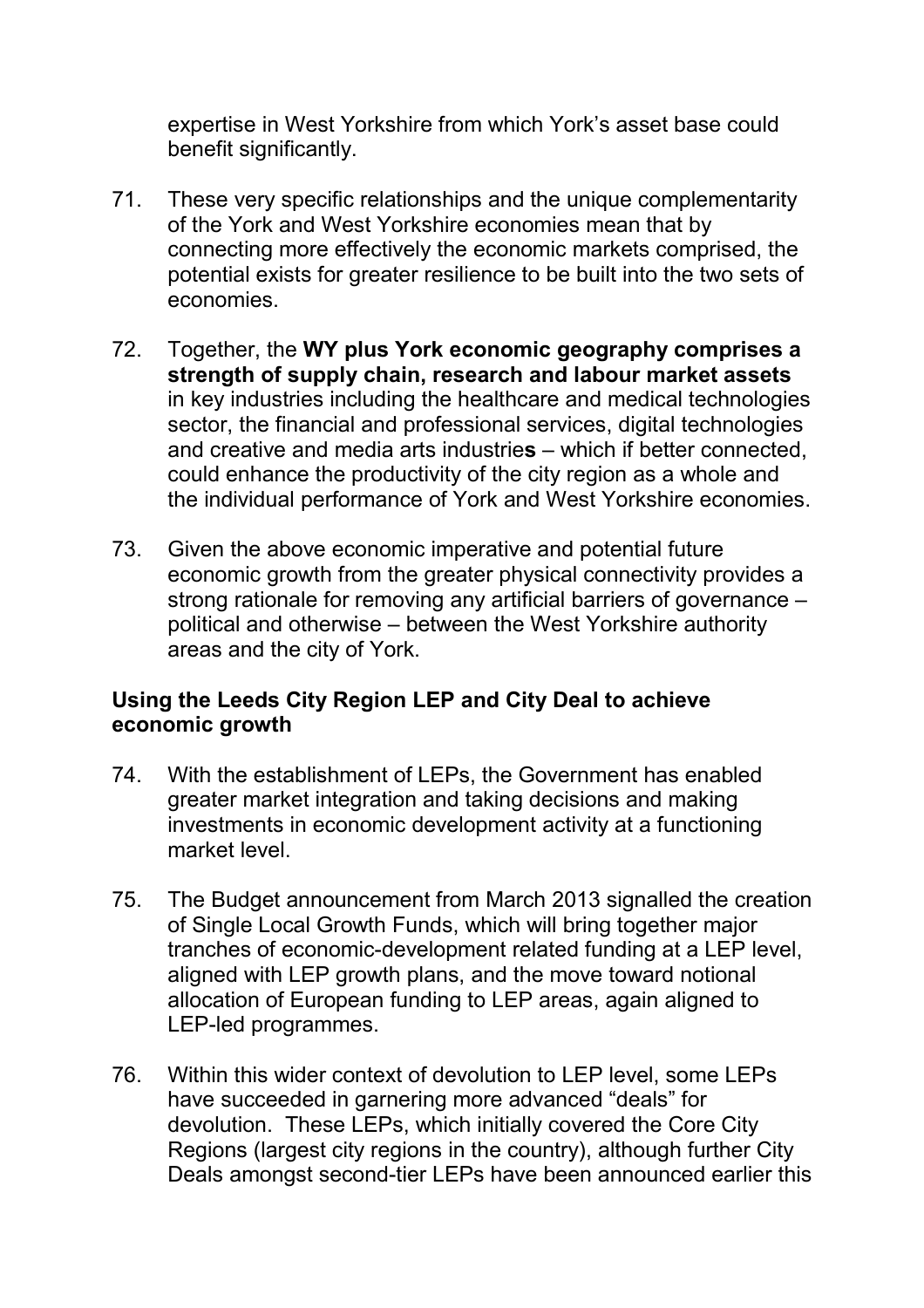year. These Deals will see those LEPs taking on further devolved decision making and further opportunity to work in new and innovative ways to generate investment into their local areas.

77. In fact, the Leeds City Region LEP and York within it signed one of the first City Deals, with potentially significant opportunities for new ways of working with regard to a wide range of agendas as detailed in the next section.

## **City Deal for Leeds City Region: Opportunity for York**

- 78. The City Deal for Leeds City Region LEP offers participating authorities greater control over decisions and investment made in transport, skills, and other related agendas. The full detail of the deal is set out in the Appendix to this report, but roughly, the City Deal includes the following powers and devolution:
	- a £1 billion fund to improve public transport and the highways network, with the potential to create 20,000 jobs in the medium term
	- an additional £400m fund to strengthen infrastructure across the City Region
	- the creation of a 14-24 apprenticeship academy in Leeds, giving young people and local employers access to opportunities and training
	- the development of an 'Apprenticeship Hub' network, aiming to generate 15,000 new apprenticeships in the next four years
	- initiatives to increase overseas trade and inward investment activity, which could bring 7,400 jobs by 2018
	- ultra-fast broadband for 88,000 homes, and over 16,000 businesses, with the intention to roll this out across the City Region by 2015
- 79. Of particular note are the first two of these which arguably produce the greatest added value to the city of York and other partners.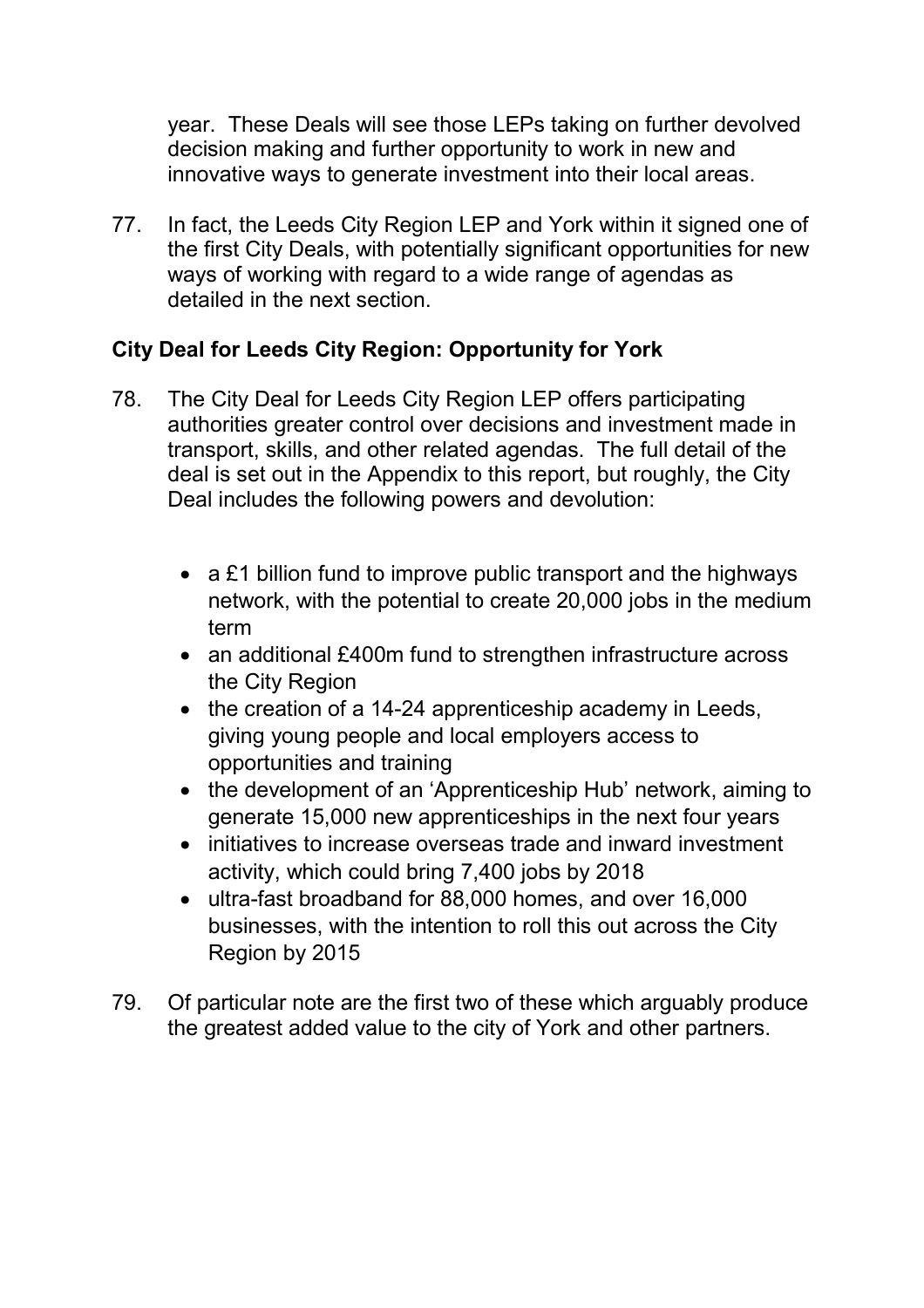## **The City Deal: The Economic or Revolving Investment Fund (RIF)**

- 80. At the heart of the Leeds City Region City Deal is the ambition to create a fund of critical mass that will enable investment in infrastructure to kick start growth in the city region economy. This fund, the Economic or Revolving Investment Fund (RIF) is, as the name suggests, a fund that is intended to generate an ongoing pot of money that will invest in commerically viable projects that produce a return that will be reinvested into the fund – creating further opportunity for the fund to be invested in further projects in the future.
- 81. The City Region's aspiration is to create a Fund of up to £500 million that could be invested in projects that support economic growth, with financial returns being reinvested on a revolving basis. Based on the impact of investments made by the Regional Development Agencies, such a Fund might be expected to support regional Gross Value Add growth, over time, of up to £3billion.<sup>6</sup>
- 82. The Fund would enable the city region to kick-start investment in the city region's key infrastructure priorities, as well as help city region authorities lever in still more funds from private sources.
- 83. The Fund will only invest in projects that can offer a commercial return. The Revolving Investment Fund will therefore operate alongside a wider range of funding mechanisms (including the Transport Fund) that can support other investments needed to grow the economy which cannot be funded on a commercial basis
- 84. The RIF is being developed in respect of the wider context in which it will operate. That context has been built on a number of key principles, including:
	- Strategic governance across the City Region will set, monitor and manage a common economic strategy and its supporting priorities;

 6 Based on Pricewaterhouse Coopers analysis of £500m Fund, attracting leverage at a ratio of 1:3 from the private sector – creating £2bn initial investment capacity. Assumes Fund is " revolved" three times to deliver investment of £6bn. Estimated impact of £6bn investment, increase in GVA of up to £3bn.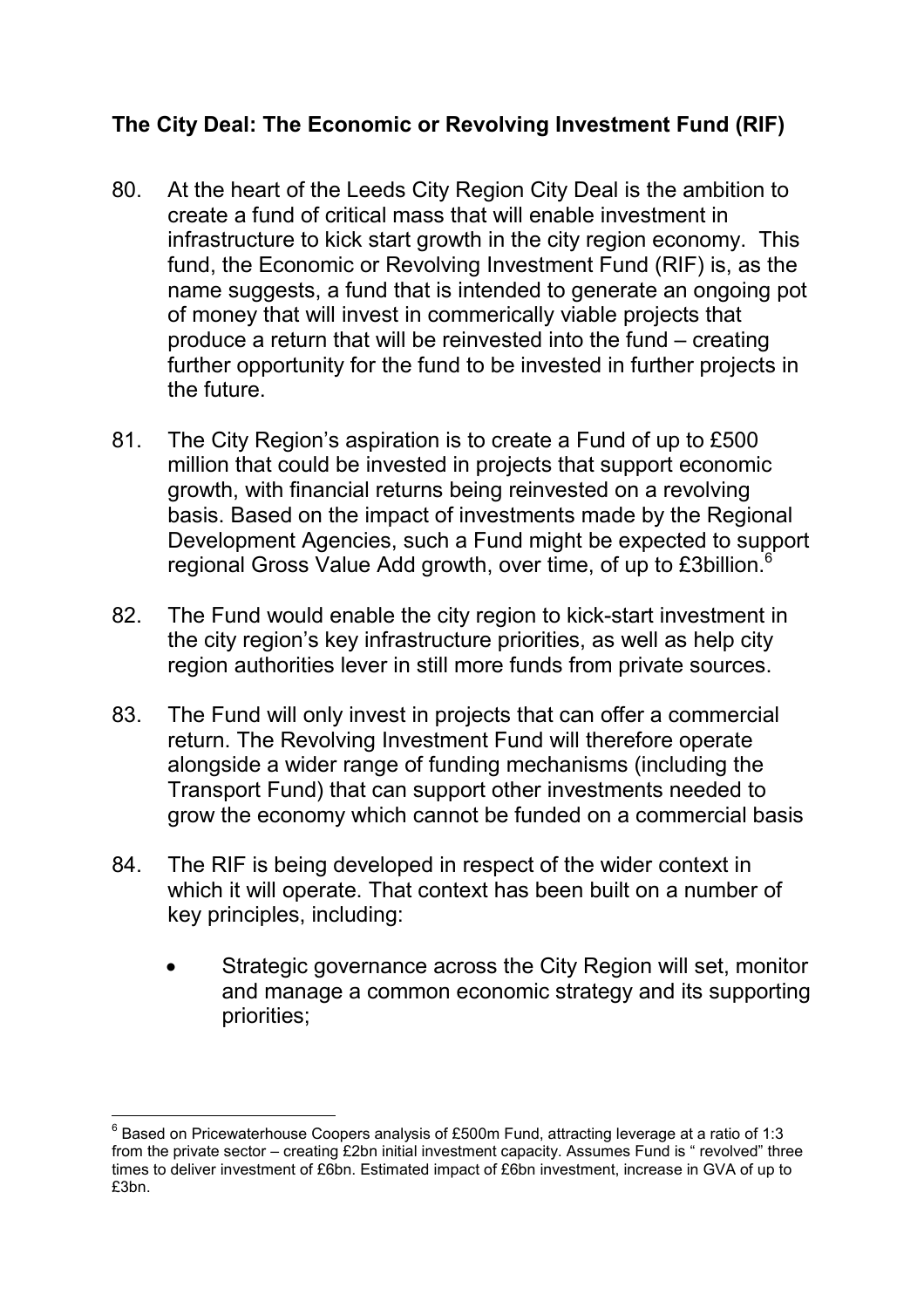- Public sector funding, to deliver the City Region economic strategy, is pooled under the control of the overarching strategic governance arrangements;
- Attracting additional private sector investment into the City Region to support growth; and
- Recycling returns (whether directly from projects or indirectly via increases to pooled resources such as business rates) to be redirected via the strategic governance arrangements to support further projects.
- 85. The fund will be created initially by the pooling of business rates by participating local authorities. The LCR Business Rates Pool is made up of Bradford, Calderdale, Harrogate, Kirklees, Leeds, Wakefield and York. The Pool was designated by the Secretary of State on 14 December 2012.
- 86. Private finance will be sought to co-invest at revolving Fund and/or project level. A consequence of drawing in private finance is that investment decisions will be made on an independent basis (in line with a Fund investment strategy that has been agreed via the strategic governance arrangements).
- 87. The income generated from the LCR Pool (from levy savings) will be used to support the LCR Infrastructure Fund. Latest estimates suggest that the Pool could generate around an additional £1m for the Fund in 2013/14.
- 88. **Details of this fund and the next steps for York in agreeing its co-investment in the Fund are covered in detail in the EIF funding recommendations made later in this agenda.**

#### **The City Deal: The Transport Deal**

89. The Leeds City Region City Deal includes a commitment by Government to grant unprecedented freedoms to build, manage and sustain a local £1bn WY Plus Transport Fund to drive economic growth, subject to establishing a Combined Authority (CA) governance arrangements to oversee the operation of the Fund. The freedoms and funding will include: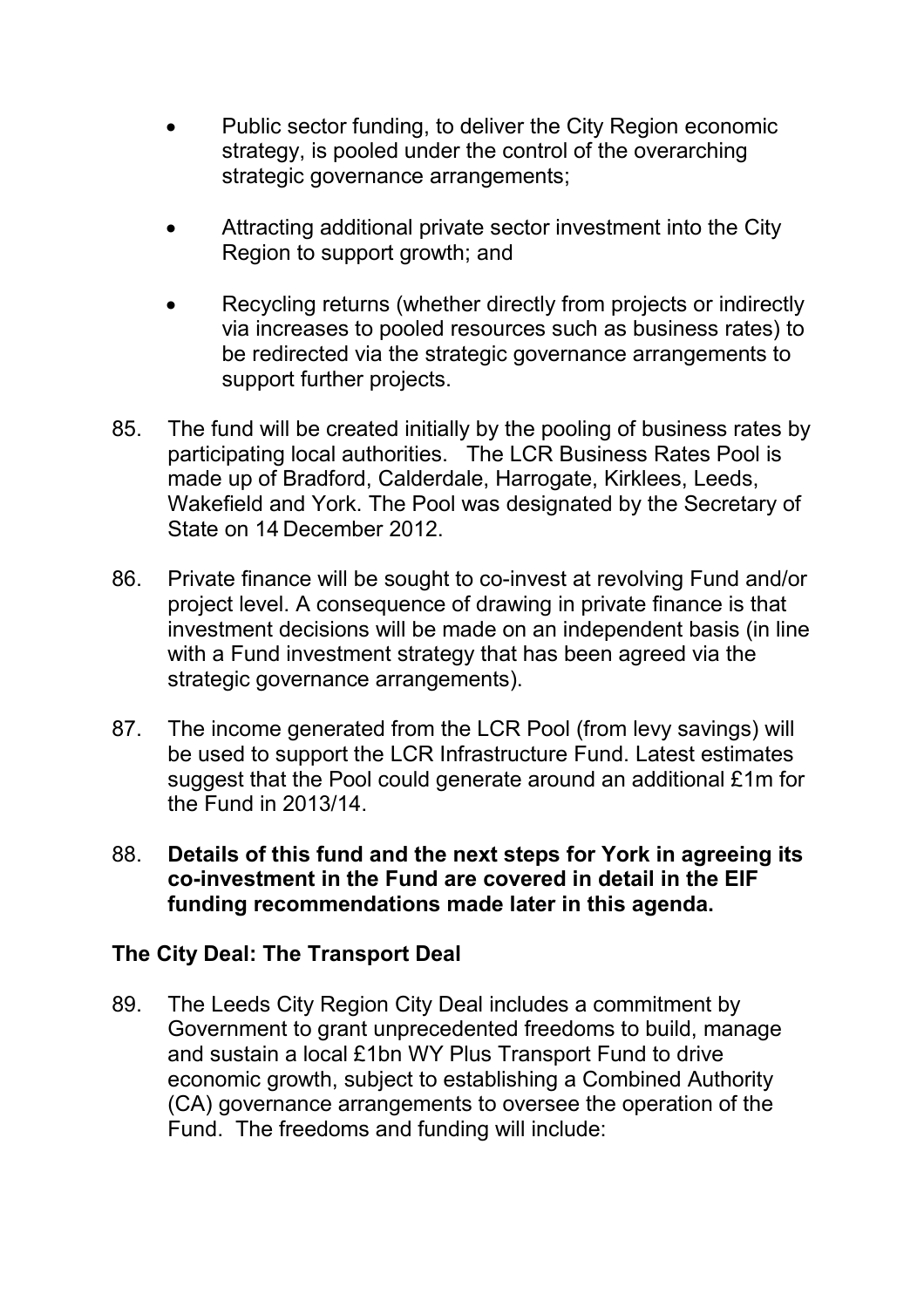- a. a ten year £182.8m post 2014 major transport scheme funding allocation devolved to WY and York as part of the £1bn WYTF, and in return for dealing with DfT's compliance requirements (Local Transport Body - LTB);
- b. consideration by HMT in the next Spending Review of an additional programme of strategic local schemes;
- c. revenue funding as part of the ten year allocation, enabling a broader range of high profile sub regional social and economic issues to be tackled, including subsidising travel to help NEETs and disabled people into employment, education and training;
- d. devolved funding paid in advance of incurring costs locally, creating flexibility in sequencing delivery of WYTF schemes;
- e. working with HMT to increase the associated local share of public spending for re-investment to create a self-sustaining Fund; and
- f. locally determined prioritisation based on a 'Green Book' compliant Strategic Appraisal Framework.
- 90. In addition, Ministers will also be considering the expressions of interest submitted by West Yorkshire, Greater Manchester and South Yorkshire to take on the Northern and Trans Pennine rail franchises in 2014. In addition to transforming local accountability, the devolved operation of these franchises would deliver a step change in the economic impact, service quality, and efficiency of rail operations in the North. However, putting in place sufficiently strong, stable and visible local governance such as a CA is considered a prerequisite to forming a credible and accountable pan Northern franchising counterparty.
- 91. Further, a compact will be put in place, for example, with the Highways Agency and DfT Rail to ensure that the national strategic transport network, including the Motorways and rail network, support rather than stifle, local productivity growth.
- 92. In order for the above to be devolved by Government, the authorities involved must (a) agree to co-invest in the creation of the West Yorkshire plus York Transport Fund (WYYTF) and (b) establish a CA.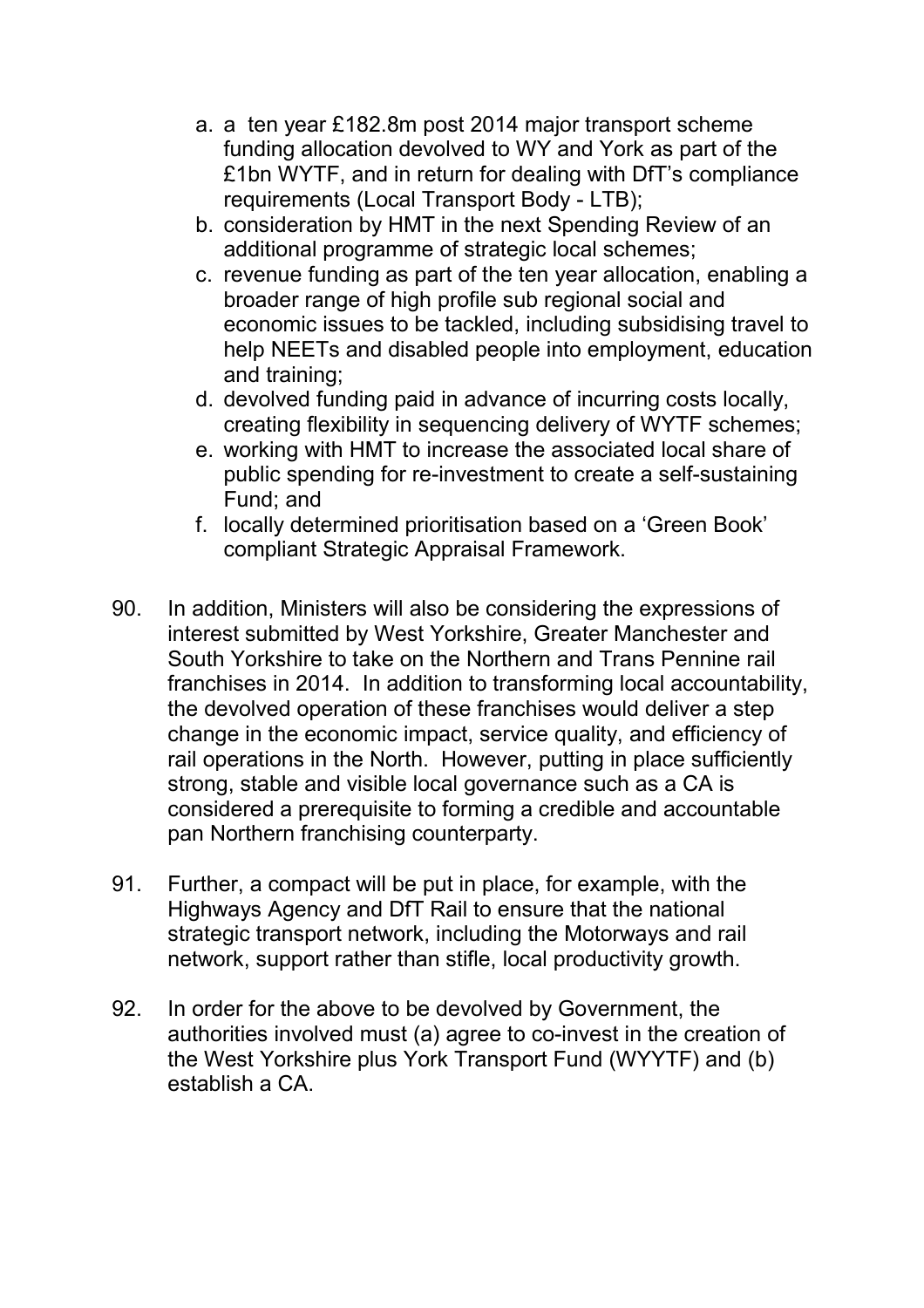93. **The West Yorkshire plus York Transport Fund and the associated governance review are covered in separate reports on this agenda.** 

#### **How it all fits together and next steps**

- 94. In order for the city of York to take advantage of these significant new powers, however, there is a need for the city to commit to accountable, transparent and robust decision making and governance, which has been made a clear condition of some of the more significant elements of devolution in the City Deal with the Leeds City Region.
- 95. Where authorities are to benefit from the devolution indicated by the City Deal, there is an expectation that there will be a level of local co-investment to match devolved funding pots, and tat the appropriate governance will be in place
- 96. This translates to a need for the city to agree co-investment in the Revolving Investment Fund (RIF) and the West Yorkshire plus York Transport Fund, and in the case of the latter in particular, a sufficient and robust governance to be in place to manage and take sustainable strategic decisions.
- 97. The below graphic shows roughly how the Leeds City Region City Deal looks in terms of funding and governance:

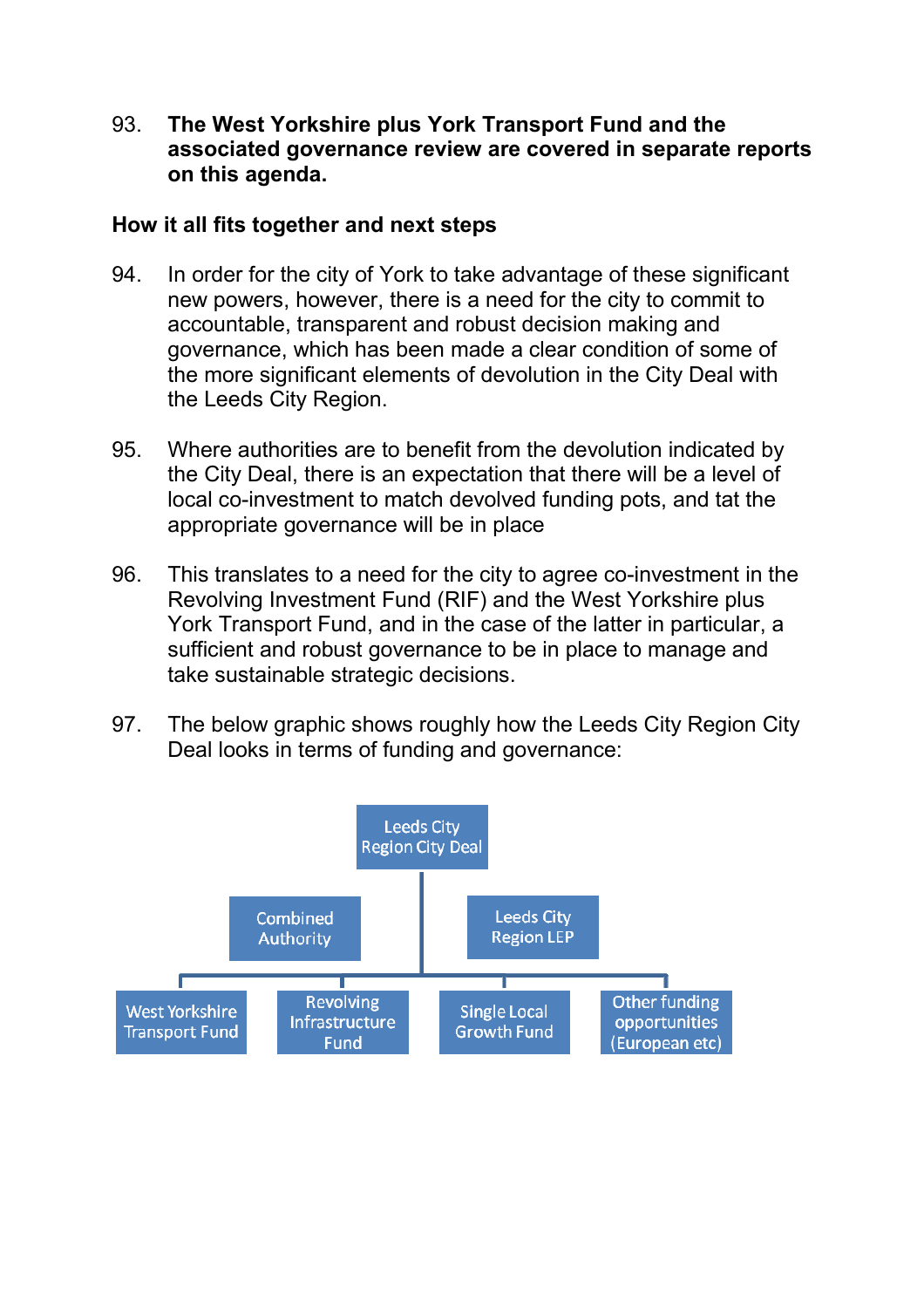#### **Recommendations**

98. Members are recommended to:

- Note progress to date on the development of the Leeds City Region City Deal
- Consider the associated WYYTF and Governance Review reports, and the associated calls for funding in the EIF recommendations on this agenda.

Reason: To keep Members updated on progress with the development of the Leeds City Region Deal and emerging opportunities.

#### **Lead officer**

Kersten England Chief Executive (01904) 552000 kersten.england@york.gov.uk

**Report author**  Katie Stewart Head of Economic Development (01904) 554418 katie.stewart@york.gov.uk

**Wards affected: All** 

**For further information please contact the author of the report** 

**APPENDIX -** The Leeds City Region City Deal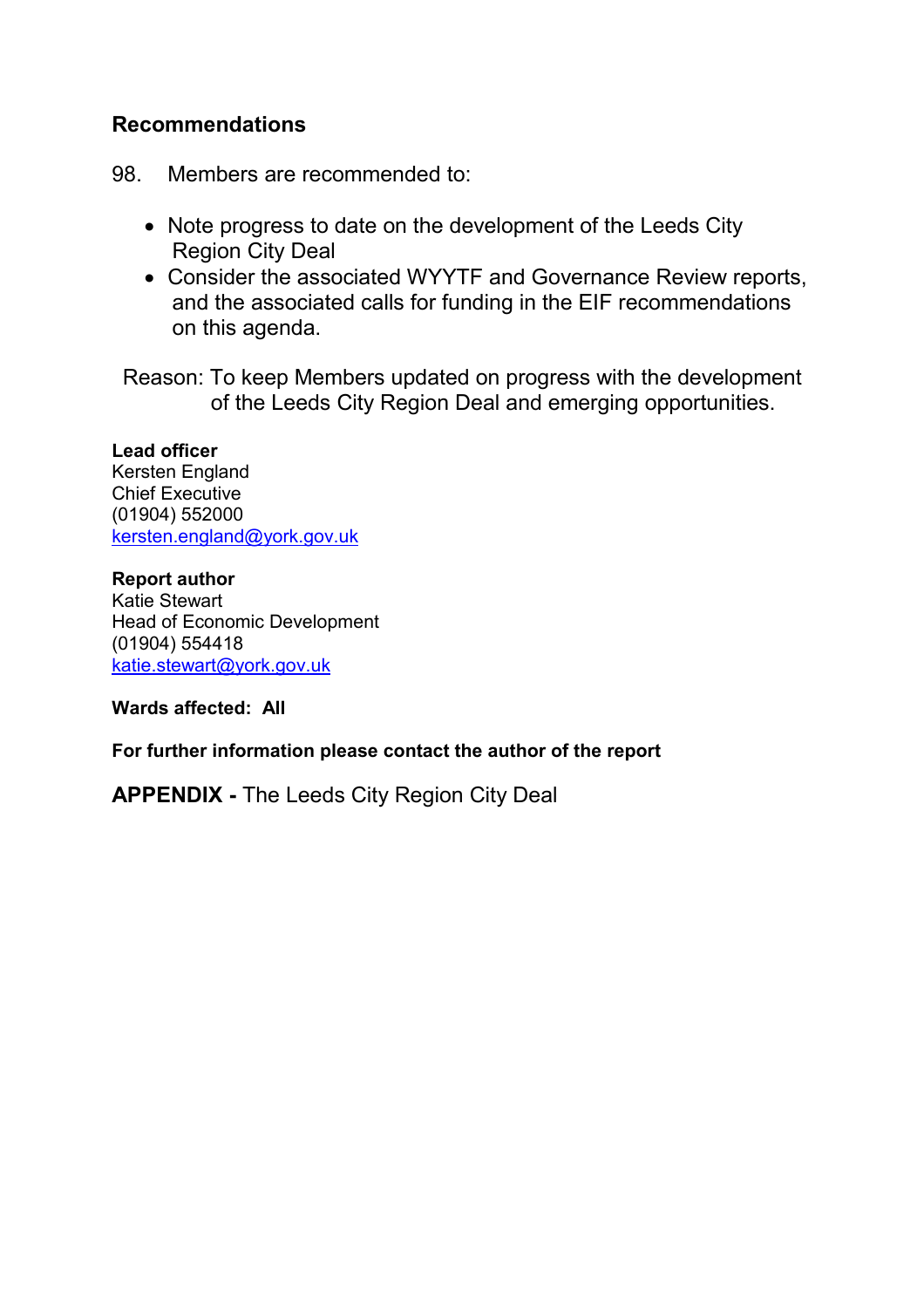## **APPENDIX. The Leeds City Region City Deal**

- 99. Below are set out the detail of the Leeds City Region City Deal in full:
- 100. **Transport:** Government will grant unprecedented freedoms to build, manage and sustain a local £1bn WY Plus Transport Fund to drive economic growth, subject to establishing WY CA governance arrangements to oversee the operation of the Fund. The freedoms and funding will include:
	- $\circ$  a ten year £182.8m post 2014 major transport scheme funding allocation devolved to WY and York as part of the £1bn WYTF, and in return for dealing with DfT's compliance requirements (Local Transport Body - LTB);
	- o consideration by HMT in the next Spending Review of an additional programme of strategic local schemes;
	- o revenue funding as part of the ten year allocation, enabling a broader range of high profile sub regional social and economic issues to be tackled, including subsidising travel to help NEETs and disabled people into employment, education and training;
	- o devolved funding paid in advance of incurring costs locally, creating flexibility in sequencing delivery of WYTF schemes;
	- o working with HMT to increase the associated local share of public spending for re-investment to create a self-sustaining Fund; and
	- o locally determined prioritisation based on a 'Green Book' compliant Strategic Appraisal Framework.
- 101. Ministers are considering the WY, GM and SY expression of interest submitted for local areas to take on the Northern and Trans Pennine rail franchises in 2014. In addition to transforming local accountability, the devolved operation of these franchises would deliver a step change in the economic impact, service quality, and efficiency of rail operations in the North. Putting in place sufficiently strong, stable and visible local governance such as a CA is considered a prerequisite to forming a credible and accountable pan Northern franchising counterparty.
- 102. A compact will be put in place, for example, with the Highways Agency and DfT Rail to ensure that the national strategic transport network, including the Motorways and rail network, support rather than stifle, local productivity growth.